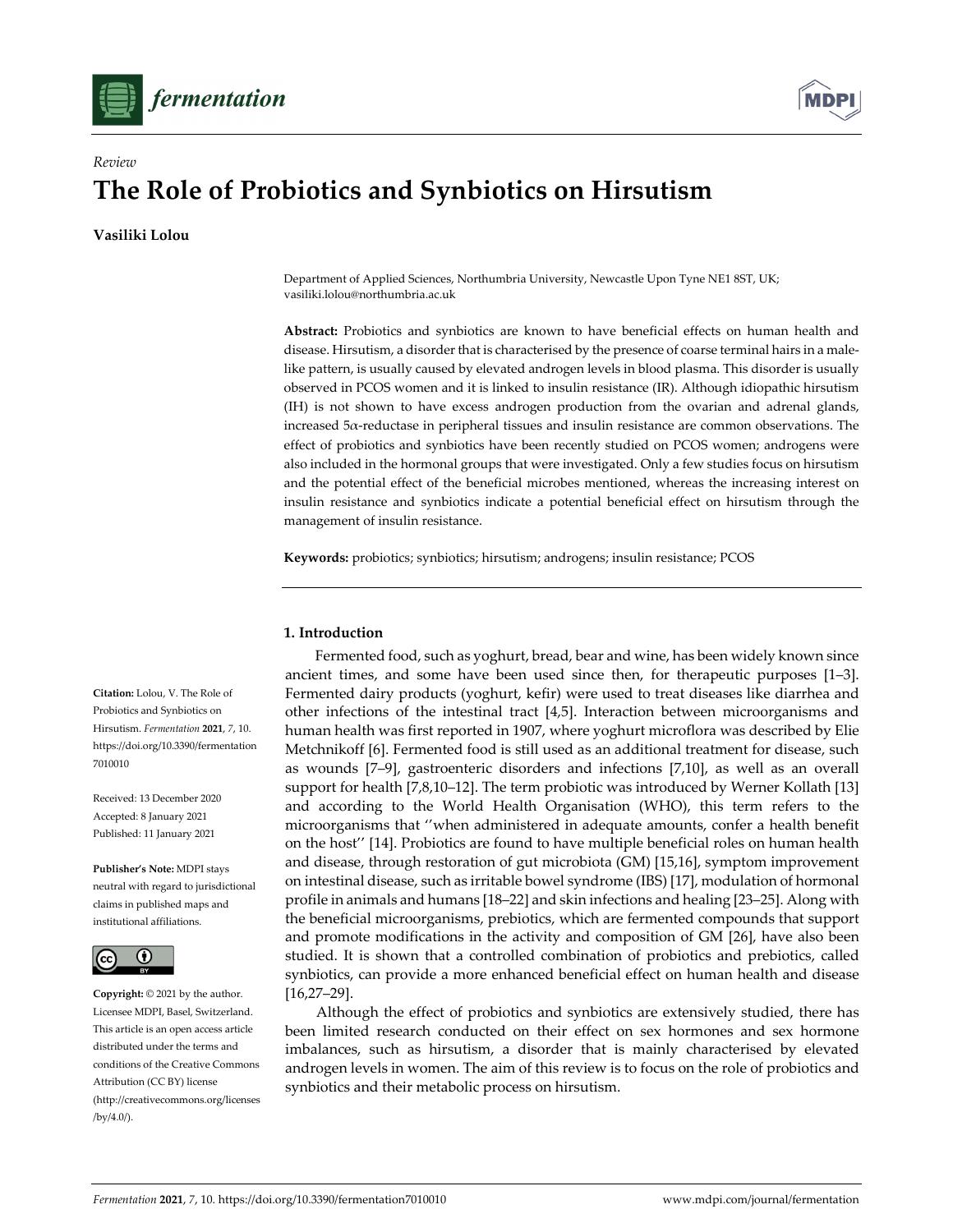# *1.1. Probiotics*

*Lactobacillus*, *Streptococcus*, *Bifidobacterium*, *Lactococci* and *Saccharomyces* are some of the probiotic species that are known [30]. Microorganisms that are mostly used as treatments are *Lactobacillus*, *Streptococcus*, *Bifidobacterium* and *Saccharomyces*, whilst most of them are naturally present in the human GM [31–37]. There has been an increase in research on the effect of probiotics on health and disease, whilst they are shown to have both beneficial effects on healthy subjects and therapeutic effect on various diseases and conditions, such as intestinal disease [38–46], skin disease [10,24,47–52] and wound healing [53–57]. Probiotics have also been used for the restoration of disturbed GM [58]. Dysbiosis of gut microbiota (DOGMA) is the alteration of gut microflora that can occur due to a variety of reasons, such as antibiotic use [59,60] and diet [61,62]. The human gut, also described as the "second brain" of the human body, plays an important role in human health and disease [63,64]. The GM is known to have a significant role in the functionality of the bowel, maintaining the gut mucosa through their role on gut homeostasis [63–65]. The probiotic *E. coli* Nissle 1917 protects and prevents against inflammatory response via TLR‐4 and TLR‐2‐dependent pathways, whilst lower counts of *Firmicutes prausnitzii* are linked with potential inflammatory bowel disease pathogenesis due to its anti‐ inflammatory effects [65,66]. The impact of the metabolic processing of the gut microflora in the gut is extended outside of the bowel and can impact other functionalities of the human body, reaching the skin [10,24,67–69]. *L. casei* is shown to reduce skin inflammation through the regulation of CD8+T cells, which initiate inflammatory response [47]. The role of probiotics on endocrinology has also been reported and GM was shown to affect the production of hormones, such as leptin [62,70,71], stress hormones [72], insulin [73,74] and sex hormones [75,76] in the intestinal tract. Additionally, the disturbance of gut microbiota can affect the levels of endogenous hormones, such as estrogens, as well as administrated steroids, such as megestrol acetate, medroxyprogesterone acetate, norethisterone and others, suggesting that the use of antibiotics can cause hormonal imbalance and reduce the absorption of contraceptive hormones, which are used as a method of birth control and/or treatment for metabolic syndromes [75]. An altered microbiota during the early life of the diabetic mouse (Type 1) can determine sex hormones and cause metabolic changes, such as increased testosterone levels [76]. Administration of probiotics can restore the imbalanced microorganisms that live in the human intestine and improve certain conditions through their metabolic processes [58]. Additionally, DOGMA is also observed in patients suffering from inflammatory bowel disease, colitis [77], Crohn's disease, IBS [63], polycystic ovary syndrome (PCOS) [78] and other conditions.

#### *1.2. Synbiotics*

Synbiotics are the controlled combination of probiotics and prebiotics and their supplementation aims to provide a more enhanced health benefit on human health and disease. Known prebiotics are fructans (e.g. inulin), complex polysaccharides, oligosaccharides and sugar alcohols [16,79] and in combination with probiotics, they have been used for the treatment of conditions and disease [18,27,28,80,81]. Synbiotics containing *L. acidophilus NCC90*, oligofructose and acacia gum can have a preventive role on bone mineral loss after ovariectomy in rats [16]. It has been reported that synbiotic treatments showed beneficial effects on non‐alcoholic fatty liver disease (NAFLD), reducing fibrosis and hepatic steatosis in humans [82,83], total necrosis factor  $\alpha$  (TNF- $\alpha$ ), total nuclear factor κ-B (TNF-κB) and other NAFLD biomarkers, such as high-sensitivity C‐reactive protein [83]. Moreover, synbiotics can bring improvements on Crohn's disease through reduction in TNF‐α production [84], IBS [85] and delayed Alzheimer's disease in *Drosofila melanogaster* [86]; improvement of thyroid function was observed after 8 weeks of synbiotic supplementation in hypothyroid patients, decreasing thyroid stimulating hormone (TSH) levels and increasing tri-iodothyronine (FT3), whilst overall increasing FT3/TSH ratio [18]. *Bifidobacterium Longum* in combination with inulin, reduced levels of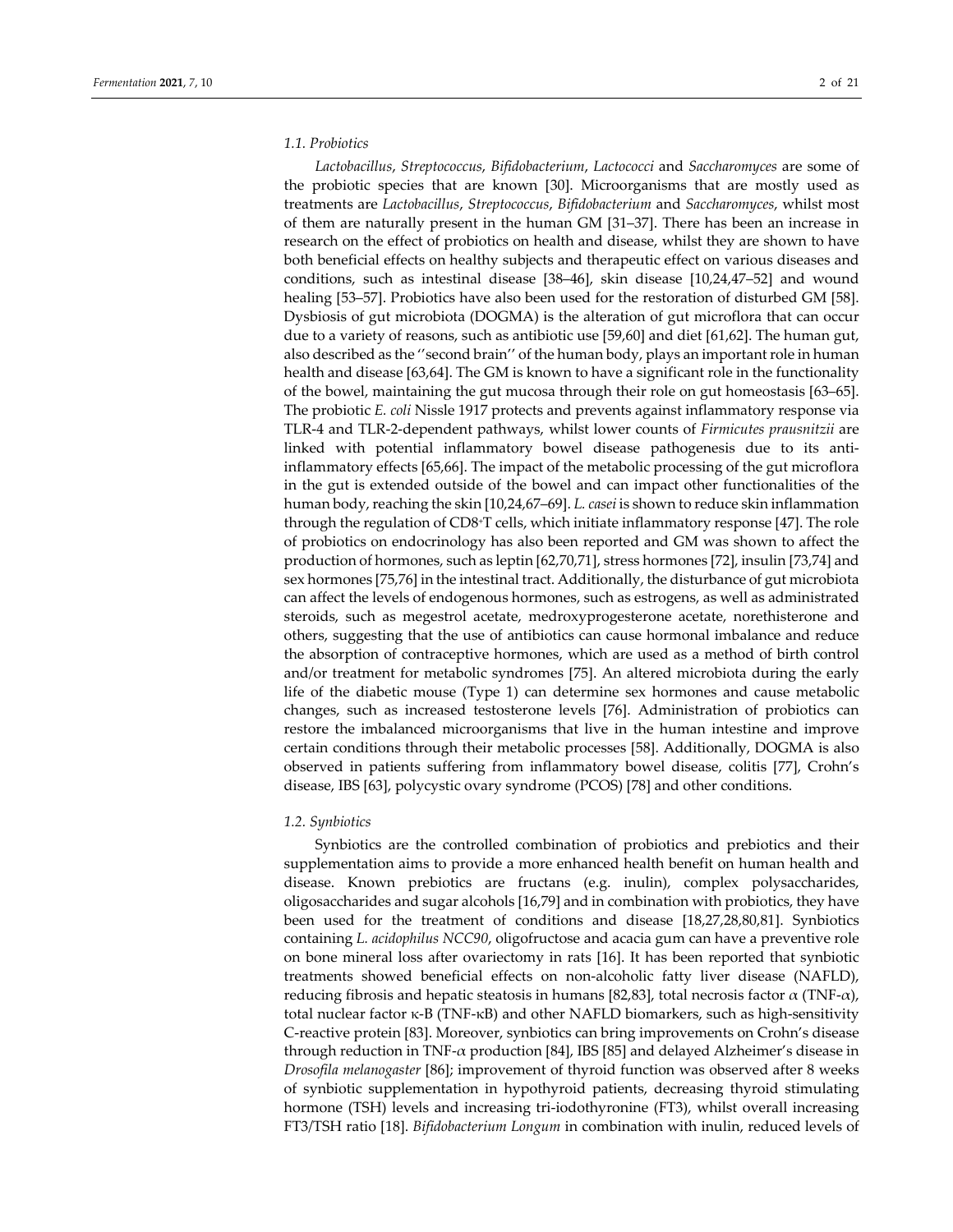TNF- $\alpha$  and IL-1 $\alpha$  in patients suffering from ulcerative colitis [77]. Another study on patients with ulcerative colitis showed that *B. breve* and galacto‐oligosaccharide (GOS)‐ containing beverage (Yakult) managed to clinically improve the condition of the patients, through reduction of UC markers, such as myeloperoxidase, and by lowering the faecal pH [87].

## *1.3. Hirsutism*

Hirsutism is a condition that appears in 5–10% of women and it is recognized by the presence of coarse terminal hairs in a male‐like pattern [88]. Excess hair growth that consists of terminal hairs are present in areas were women normally have thinner hair. The clinical diagnosis of hirsutism is completed based on Ferriman and Gallwey criteria (Figure 1) [88] and the areas that are scored include the face, chest, thighs, upper arms, abdomen and back. Scores (m‐FG) from 1–4, with 1 describing minimal terminal hair and 4 describing frank virilization, are given to the mentioned areas whist total scores less than 8 are considered normal [88].



**Figure 1.** Hirsutism scoring system presenting scores ranking from 1—minimal hirsutism, to 4 virilization in 9 body parts. A total score of less than 8 is considered normal, whereas higher scores indicate mild to severe hirsutism [88].

Hirsutism is a quite complex condition that can occur due to other syndromes or disease, such as PCOS (Figure 2). Although the main reason for this condition is the presence of excess androgens, such as testosterone (T) and dihydrotestosterone (DHT), IH shows normal levels of androgens [89,90]. The most common reason for the excess androgen levels is PCOS and 60–80% of PCOS women suffer from hirsutism [91]. The diagnosis of this condition is conducted according to the Rotterdam criteria, by which two of the three criteria have to be met: (a) evidence of hyperandrogenism, (b) oligo‐ and/or anovulation and (c) polycystic ovaries [92]. Other clinical features are ovarian enlargement and IR, which is found to be very common amongst PCOS women, whilst the syndrome has also been linked with cardiovascular disease and inflammation. The heritability of this disorder has been studied and it is possible that genetic changes on the androgen receptor gene can lead to hirsutism [90]. During this study, a repeatability of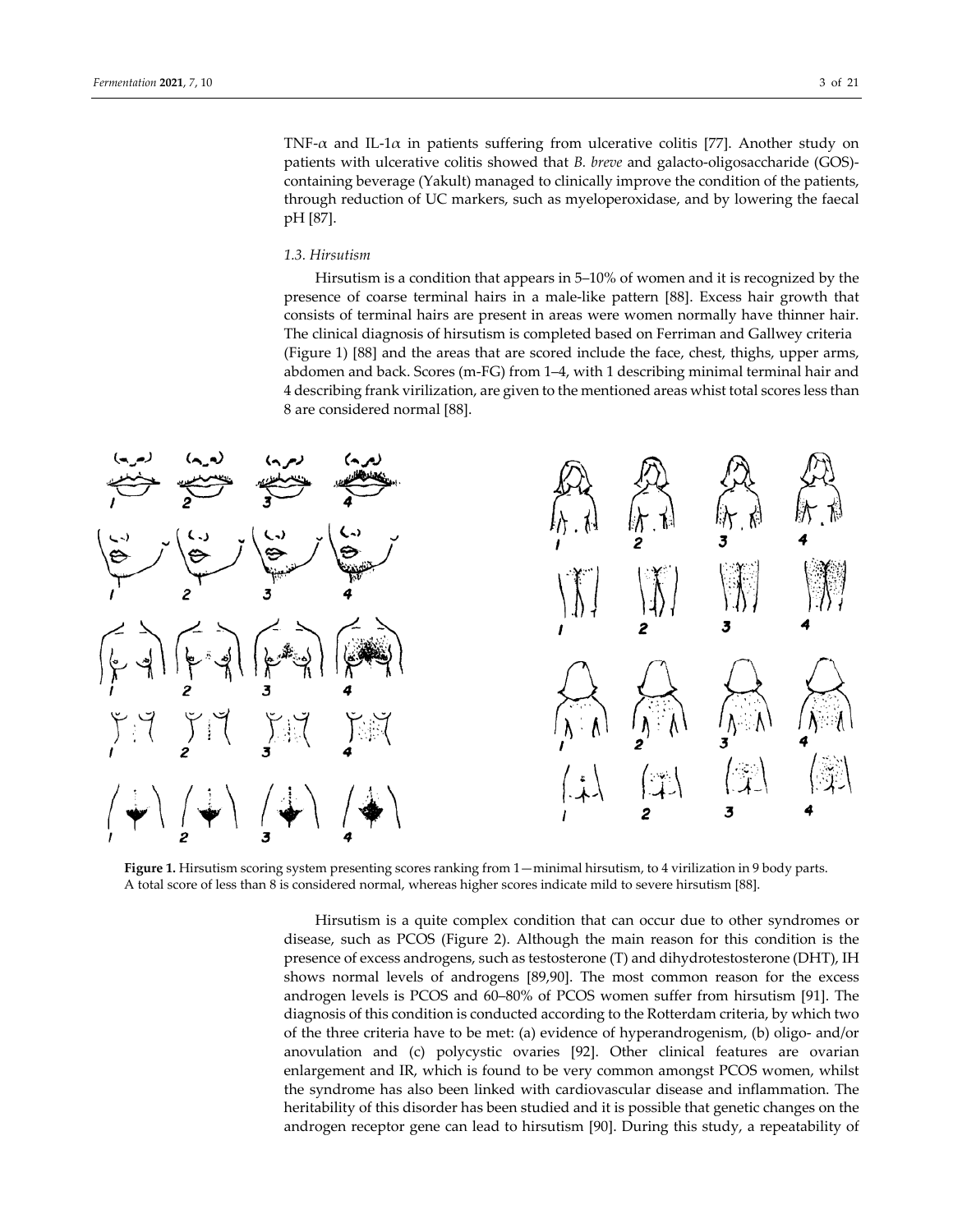the trinucleotide CAG in exon 1 was observed and more frequent repeats in the N‐ terminal domain of the androgen gene were linked with the development of the disorder. However, other researchers have not shown a significant role of CAG in the pathogenesis of hirsutism [93,94]. Hirsutism has also been linked with IR (Figure 3) [91,95–101], whilst excess insulin production leads to hyperinsulinemia, which increases luteinizing hormone (LH) through insulin receptor stimulation [97]. LH, along with follicle‐stimulating hormone (FSH), is a hormone that regulates androgen production through the secretion of them from ovarian and adrenal glands. Moreover, high levels of insulin inhibit sex hormone-binding globulin (SHBG), a hormone that binds with plasma T and is considered its major determinant along with 17‐β hydroxysteroids from plasma [102]. Consequently, both effects of IR are directly linked with hirsutism through excess androgen production. This relationship between IR and hirsutism was studied in healthy women, where adipose tissue was collected and in-vitro treatments with testosterone and/or anti-androgens were conducted on insulin stimulated adipose cells [100].



**Figure 2.** Hirsutism can originate from adrenal or ovarian disorders, or both. Various syndromes and disorders related to the adrenal glands, such as Cushing's syndrome, adrenogenital syndrome, 21‐hydroxylase‐deficient adrenal hyperplasia, insulin‐resistant acanthosis nigricans and androgen secreting tumour, show high levels of cortisol hormone and hirsutism. Ovarian hirsutism is caused by PCOS that is characterised from high levels of free testosterone and/or polycystic ovaries, insulin resistance and hyperandrogenemia. Idiopathic hirsutism is caused by peripheral increase of androgens, and women that suffer from it show increased levels of 5α‐ reductase and insulin resistance, whilst they do not show any abnormalities in their ovarian or adrenal function.

Adipose tissue contains adipocytes, also known as fat cells and are responsible for fat energy storage. This study showed that the exposure of these cells to testosterone led to insulin resistance, suggesting there is a link between hirsutism, androgen presence and insulin resistance development.

Other disorders that are known for the increased production of androgens are hyperandrogenic insulin-resistant acanthosis nigricans syndrome [103,104], 21hydroxylase‐deficient non‐classic adrenal hyperplasia [90,105], androgen‐secreting tumor [106], and rarely androgenic drug intake [107]. On the other hand, the causes of IH are not well known. However, when hormonal profiles of PCOS women and IH women were compared, IR was found to be significant in both groups compared to the control group.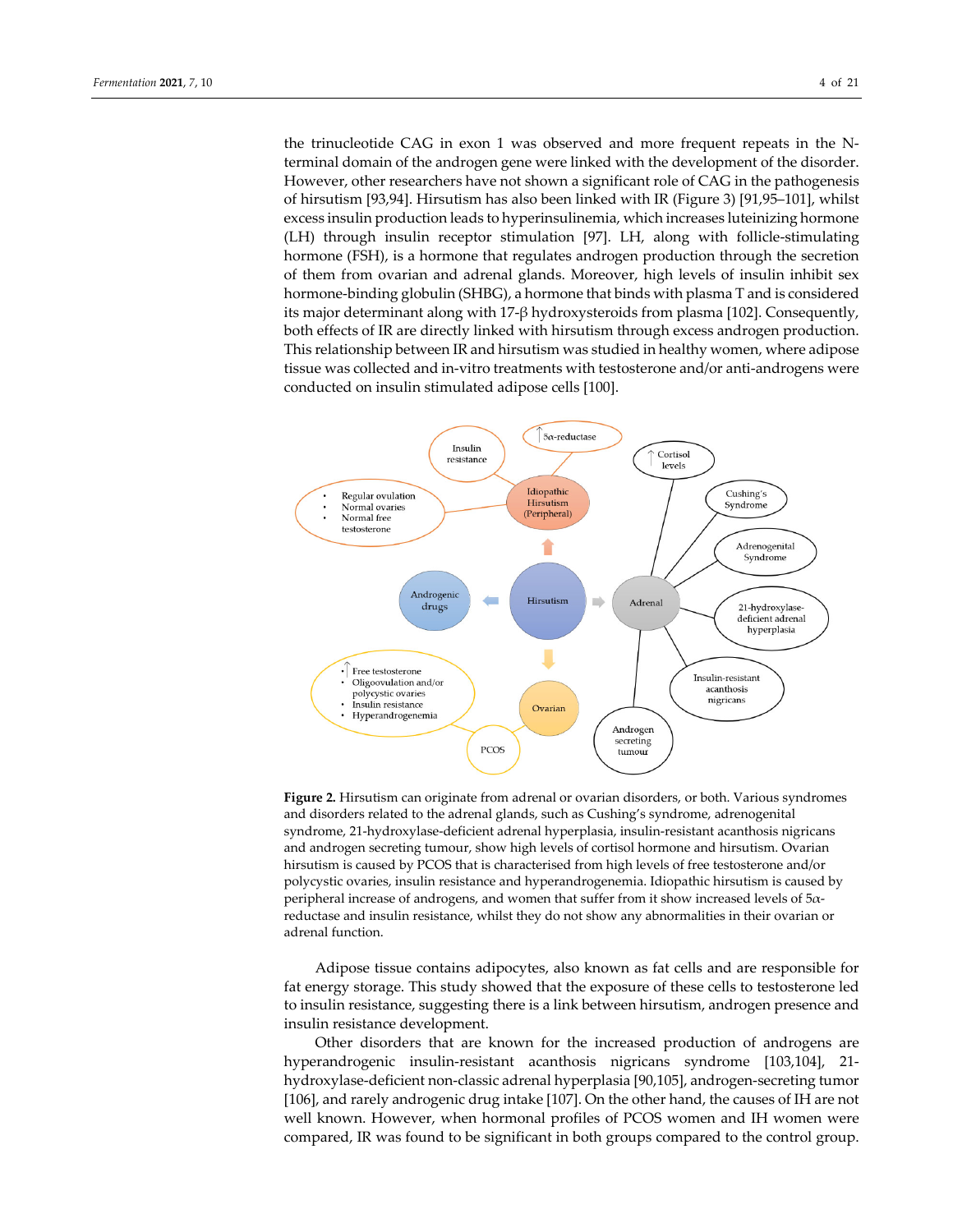IR and hyperinsulinemia increase the insulin‐like growth factor (IGF) which affects hair follicles [95,96], and therefore it is suggested that IR is potentially a cause of IH. This disorder is also characterised as an increase in  $5\alpha$ -reductase in peripheral tissues, an enzyme that converts T to DHT, and is generally responsible for the metabolism of steroids [95]. Potential causes of IH include increased sensitivity of hair follicles to androgens, and androgen receptor gene polymorphism [96].



**Figure 3.** The relationship between insulin resistance and hirsutism. Hyperinsulinemia is caused when insulin resistance is left unmanaged, causing an increase in LH and FSH, which regulate the production of ovarian and adrenal androgens. This increase results in excess androgens, and eventually hirsutism. Moreover, insulin resistance reduces SHBG, which leaves plasma testosterone unbound leading to increased free testosterone and hirsutism. Chronic androgen exposure leads to adipose and skeletal muscle insulin resistance. The graph above presents the circular relationship between the two conditions, leading to a vicious cycle of effects.

#### **2. Therapeutic Index**

Hirsutism treatments are usually combinational treatments, and they include peripheral androgen blockage, androgen suppression and cosmetic intervention. Cosmetic and mechanical interventions are more effective and long lasting when used in combination with either androgen suppression treatment or peripheral androgen blockage. Moreover, alternative treatments have been investigated in recent years and naturally derived additional treatments have been used forthe improvement of hirsutism, as well as live organisms that are shown to have a significant role in regulating and reducing androgen production on PCOS women.

#### *2.1. Chemically Derived Therapies*

Current drug therapies for hirsutism include androgen suppression and peripheral androgen blockage, also known as anti‐androgens. For a more effective treatment these drugs are usually administered in combination [108–112].

Androgen suppression treatments include insulin sensitisers, long acting gonadotrophin releasing hormone (GnRH) analogue and estrogen‐progestin oral contraceptive (OC) pills [98,112–114]. OC action can differ in composition, but it is not shown to significantly influence the effectiveness of the treatment. Their compositions can be monophasic, biphasic or triphasic and the action of the OC is through the suppression of LH and FSH and therefore a reduced androgen production from the ovaries [90]. Although this treatment is shown to reduce SHBG and hyperandrogenemia in general, it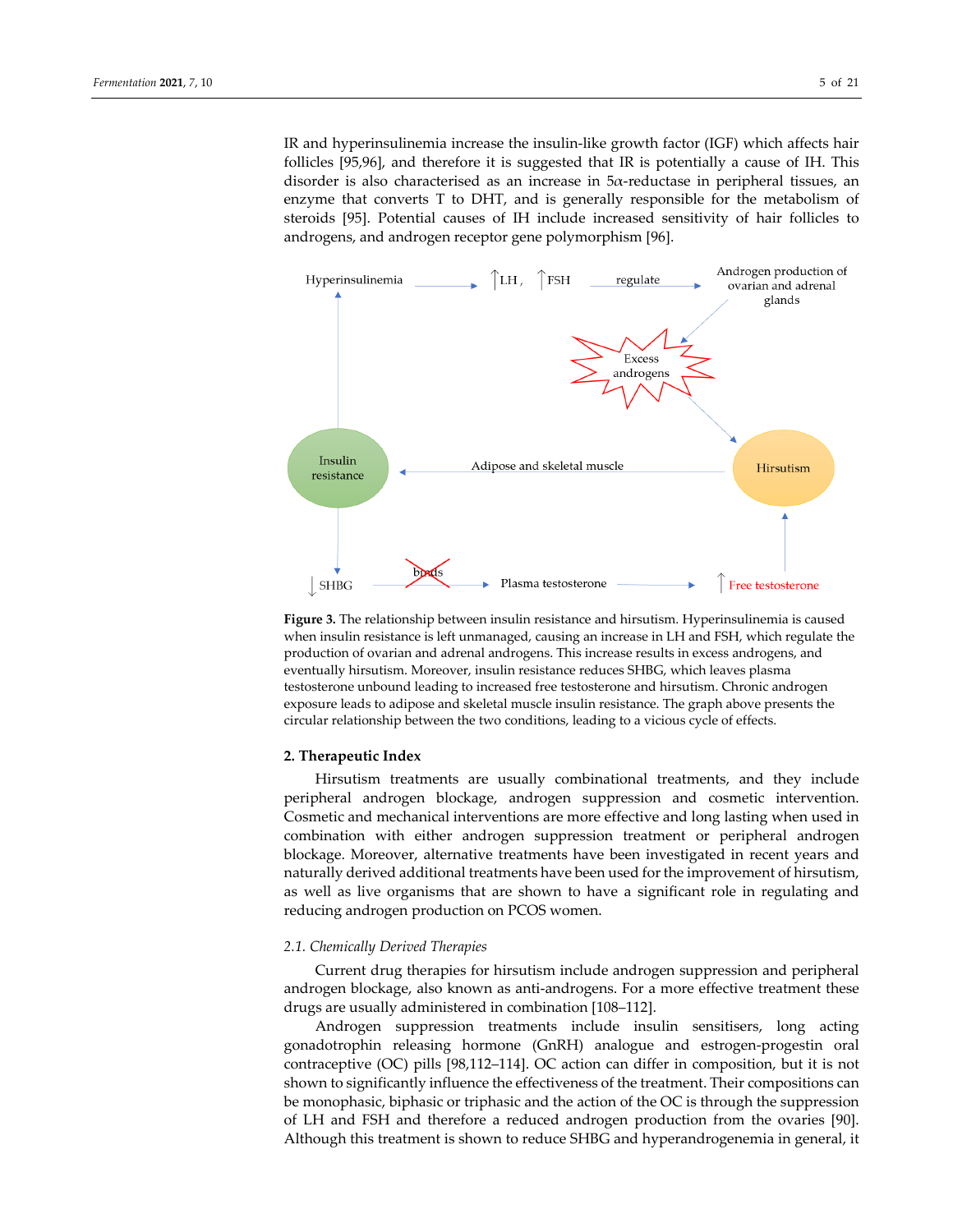does not have an effect in low‐grade inflammation and other hormonal disorders. Third generation OCs are not as effective at reducing the levels of SHBG when compared to older combined OC [115]. OCs containing sex hormones progestin and estrogen are shown to have significant effect on the hormonal profiles of hirsute women, reducing the levels of androgens, such as T, dehydroepiandrosterone sulfate (DHEAS) and DHT [116]. GnRH is a hormone produced in the hypothalamus and it stimulates the production of LH/FSH which stimulates the ovaries to produce androgens [97]. GnRH analogues are antagonists of GnRH and, when used on PCOS women, were shown to reduce the total and free T, DHEAS and androstenedione sex hormone. This treatment is usually combined with OCs. Moreover, the combination of insulin sensitisers with OC has also been studied. Insulin sensitisers, such as metformin and thiazolidenediones, are shown to reduce androgen production through the regulation of blood glucose and the increase of insulin sensitivity [108,112,117,118]. Metformin has been widely used, alone or in combination with other OCs or anti‐androgens, for the treatment of PCOS as it is shown to decrease levels of LH, testosterone, and androstenedione, and improve the ovulation and decrease IR [108,109,112,113,119–122]. Metformin is shown to be equally but moderately effective on reducing the hair diameter in PCOS women when compared to anti-androgen combined with OC [112]. Although there was no decrease of androgen levels, the effect is suggested to appear due to the reduction of hyperinsulinemia. This suggests that managing insulin resistance and increasing insulin sensitivity might be a better therapy treatment and approach, than administrating anti‐androgens. Overall, the combination of metformin with other drugs appears to be more effective on the treatment of hirsutism, decreasing m‐FG scores, levels of androgens and further drop of free androgens through the enhancement of SHBG [109].

Peripheral androgen blockage drugs include cyproterone acetate, spironolactone, flutamide and bicalutamide.  $5\alpha$ -reductase inhibitors, such as finasteride, have also been used for the treatment of hirsutism [123]. These drugs bind to the androgen receptors in selective tissues and therefore reduce the synthesis of androgens [124–126]. Cyproterone acetate is shown to be effective in treating excessive hair growth and reducing androgen levels [100,110,112,123,124,127,128], although side effects, such as weight gain, tiredness, loss of libido and adrenal disfunction were reported [127–129]. The effect of this progestogenic drug is through the inhibition of gonadotropin response to reduce T levels, decrease hair growth and androgen levels [127,128,130]. Spironolactone was originally used as a diuretic drug. However, it was shown to reduce T, through cytochrome P450 inhibition, without having any effect on SHBG or free T [131]. It is shown to be an effective and tolerable drug for the treatment of hirsutism, especially when combined with OC [132–134]. Flutamide is reported to be a better choice of treatment for the disorder studied when compared to the previously mentioned drugs [134]. It is shown to have a significant effect on hirsutism, acne and male‐pattern hair loss in hirsute women. However, severe side effects are reported, such as embryotoxicity, thus it is suggested to use in combination with other drugs, such as insulin sensitisers or OC [98,108,111,122,134]. Bicalutamide was shown to have similar effectiveness with the above drugs on reducing m‐FG scores and lower androgen levels, although it did not have any effect on insulin resistance [135–137]. Despite the effectiveness of these drugs, many subjects are sceptical when it comes to the administration of such treatments due to the potentially severe side effects. Thus, the potential therapeutic effect of naturally derived therapies is also studied.

#### *2.2. Naturally Derived Therapies*

Many natural remedies have been studied and used for the management of hirsutism and acne, however, extensive research has not been conducted for many of them [138– 141]. Some of the naturally derived anti-androgens are spearmint tea, green tea, licorice, Chinese peony, marjoram, and red reishi [141]. In a study where the effects of spearmint tea as an anti‐androgen were investigated, forty two patients were asked to consume two cups of spearmint tea every day for thirty days [142]. Their gonadotrophin levels and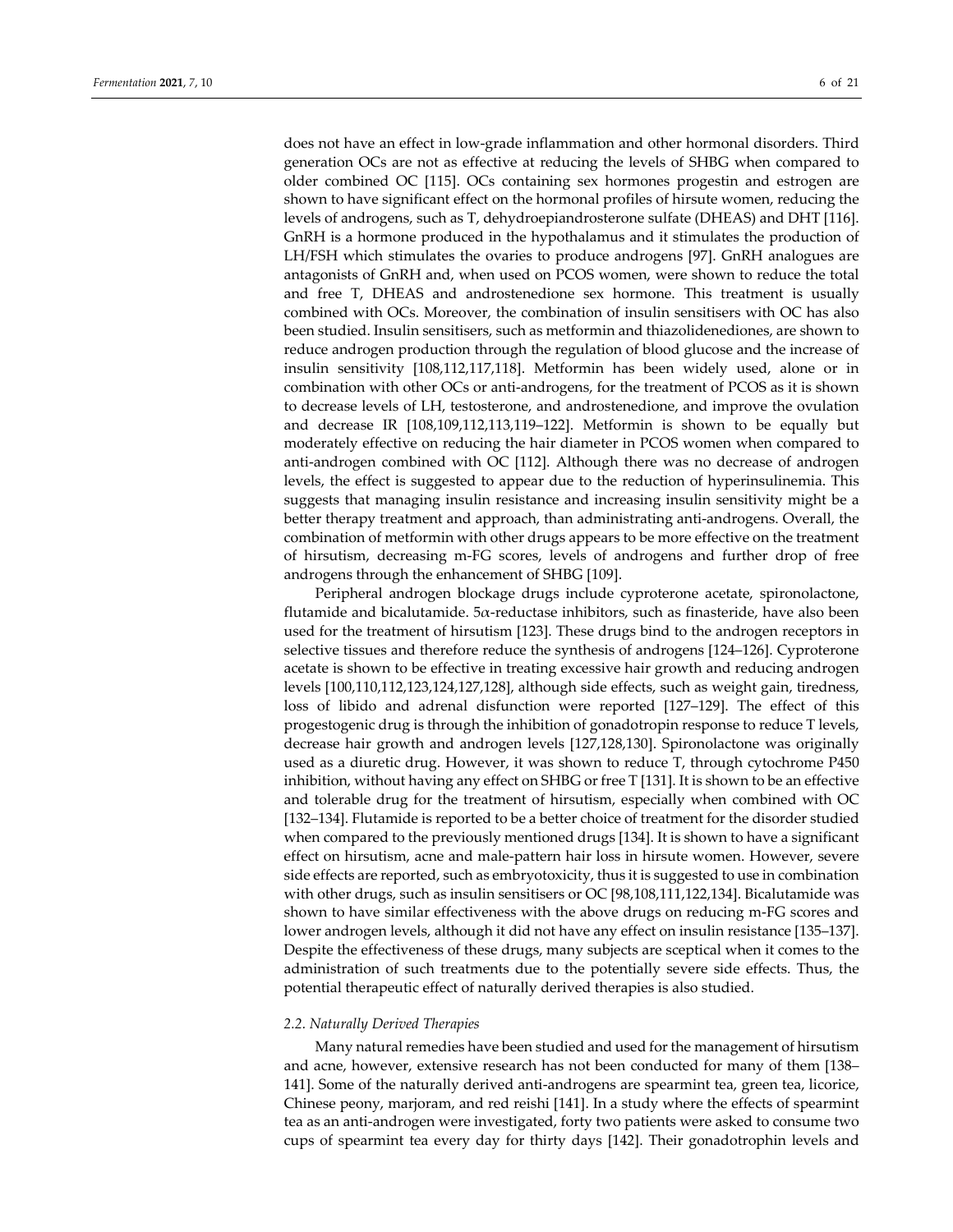androgen hormones were tested before and after the treatment and a significant reduction of total and free T was observed. Increased LH and FSH were also observed after short administration with spearmint tea [140]. Marjoram is shown to significantly reduce levels of DHEAS and improve IR, and therefore inhibit the production of androgens [143]. Diet has also been investigated on the role of hormonal imbalances especially since the production of androgens is related to IR. Studies are still at early stages, looking at the potential effect of dairy and starch on the hormonal profile of PCOS women [144–146]. Studies where women were asked to follow a low starch and low dairy diet presented mixed results and the role of these foods on hormonal profiles requires more research. In addition to plant‐based remedies and diet for the treatment of hirsutism and other hormonal imbalances, live organisms have also been studied on their potential effect on the hormonal profile of hirsute women [147–151].

## 2.2.1. Probiotics and Hirsutism

Microbes have been widely used for the production of various chemicals in the pharmaceutical world. In a recent study, after metabolically engineering *Rhodococcus ruber Chol‐4*, it was shown to produce high amounts (61%) of testosterone through the conversion of 4‐androstene‐3,17‐dione (AD) to the mentioned hormone [152]. There is increasing literature on how probiotics can affect the hormonal profiles in animals and humans and how probiotic supplementation can be used for the management and improvement of metabolic disorders and conditions. When the GM taxa of boards and gilts was analysed, host sex hormones were shown to significantly interact with the GM, which indicates the relationship between hormones and microbes [20]. Another research study that presents the relationship between the gut microbiota and the hormonal balance, is when the androgen levels of normal GM mice were compared to germ‐free mice and findings showed exceptionally low unconjugated DHT detected in the later subject's distal intestine in contrast with the former subjects [153]. Interestingly, in the same study, human male feces samples with normal GM were tested and similar findings were observed compared to the normal GM mice samples. For the mice samples, male and female subjects were included. It is therefore proposed that treatment with probiotics could potentially affect the levels of DHT and T.

As mentioned earlier, PCOS is the most common cause of Hirsutism and most women that suffer from this syndrome show symptoms of increased hair growth in a male-like pattern. There is growing literature on the role of probiotics on PCOS and how the mentioned microbes are potentially involved in the management of this condition. Tremellen and Pearce in 2012 presented a detailed hypothesis on the development of PCOS starting from dysbiosis of gut microbiota (DOGMA) and how this causes a series of effects that eventually leads to hirsutism along with other symptoms of PCOS [154]. More specifically, it is hypothesised that the disruption of the balance of GM, and in combination with a diet high-in- sugar and saturated fat, leads to increased gut mucosa permeability. This allows the gram‐negative bacteria to enter the systemic circulation and stimulate the immune system causing mild chronic inflammation, leading to damage in insulin receptors that further develops into IR and hyperinsulinemia in the long term. The latter condition affects the ovaries to produce excess androgens and disrupts their normal function, causing further disturbance in the development of follicles. Therefore, it is possible to hypothesise that these conditions are less likely to occur if a well-balanced gut microbiota is maintained. The above hypothesis was further investigated a few years later, where the potential gut permeability, and the level of inflammation and GM in PCOS women was studied [155]. Even though the GM was indeed found to be altered, compared to healthy subjects, there was no significant changes in gut permeability and function suggesting that "leaky" gut is only potentially a symptom in women with PCOS. In another study where the relationship of PCOS and gut microbiota was investigated, PCOS rats' GM was compared to control groups and a decreased number of *Lactobacillus*, *Clostridium* and *Ruminococcus* were detected, whereas *Prevotella*, a gram‐negative bacteria,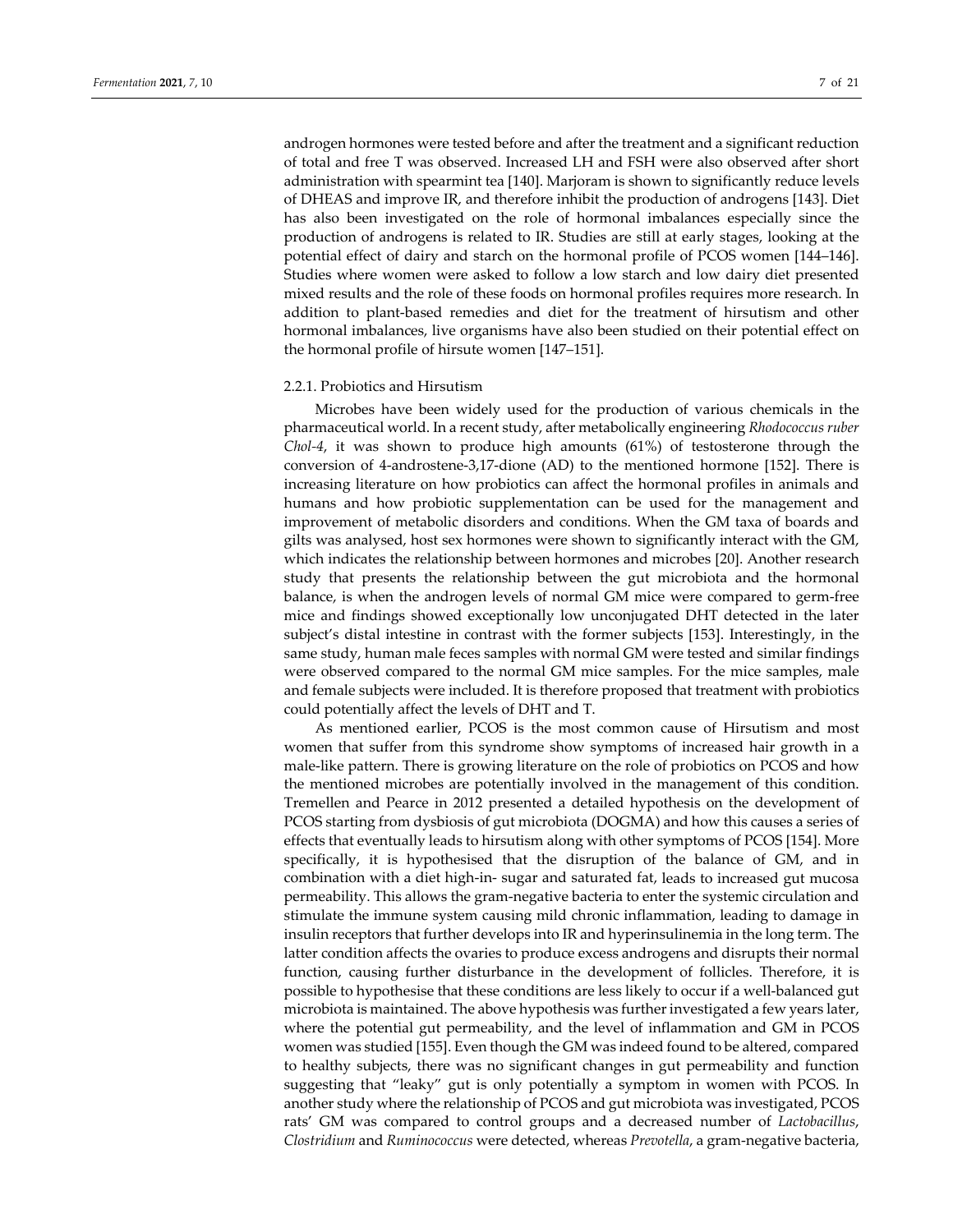was found in higher numbers than for the healthy subjects [156]. The rat's PCOS was induced using an aromatase inhibitor called letrozole and the subjects showed increased levels of androgens along with symptoms of abnormal hormonal levels and cycles with their ovaries morphologically altered. To further investigate this relationship, faecal microbiota and *Lactobacillus* were transplanted in the gut of PCOS rats and restoration of the gut microbiota was observed along with improvement of PCOS symptoms. Interestingly, the androgen levels were reduced, and the ovaries' morphology was improved. Such effects are in agreement with more recent studies where androgen levels and hirsutism are shown to improve after supplementation with probiotics [148,149,157]. Possibly the first investigation on hormonal profiles of PCOS women after the supplementation of probiotics, was presented in 2018 in a study where 60 women participated [157]. Probiotics *Lactobacillus* and *Bifidobacterium*, two of the most common species used in probiotic treatments, were supplied to the subjects for 12 weeks after which time significant increase in SHBG was observed, whilst m‐FG scores and total testosterone were decreased. Combinational treatments of vitamin D and probiotics also showed a significant response when it comes to androgen level reduction [149]. Although this suggests that probiotics might be more efficient on managing hirsutism when combined with vitamin D, other researchers have not shown any significant effect of the vitamin alone to the referred condition [158–161], despite its significant anti-inflammatory and insulin sensitivity effect [162–164]. Therefore, it is possible that the effects of the combinational treatment are due to the improvement of IR from vitamin D, along with the probiotics effect [149]. It is also reported that PCOS‐rats showed improvement in reproductive function after the treatment with probiotics [165]. Although only a few studies have looked at the effects of probiotics on hirsutism, the literature found on the role of the former on IR and sensitivity has been explored in several studies [27,165–173]. Moreover, it is now well established from a variety of studies that hirsutism is linked with IR [21,95–97,104,174–177]. As described earlier IR and hyperinsulinemia enhances the production of androgens such as T and DHT, whilst reduces SHBG levels leading to increased free testosterone levels [102].

Considering the above it is necessary to briefly present the role of probiotics on IR through which a potential improvement of hirsutism can occur. Research has been conducted on PCOS subject as well as prediabetics and healthy participants. In 2015, Shoaei et al. studied PCOS women for 8 weeks while the subjects were under probiotic supplementation, observing decreased FBS, insulin levels and IR [173]. The same observations were made in another study conducted on PCOS women where probiotics were supplemented for 12 weeks [167]. Glucose levels decreased during pregnancy and insulin sensitivity increased during the 12 month postpartum period, in a study where subjects were treated with *Lactobacillus* and *Bifidobacterium* [168]. Lower glucose levels were also observed when post‐menopausal women were provided with *Lactobacillus plantarum*‐containing beverages [170]. It is reported that *Lactobacillus salivarius UBL22*, when supplemented on healthy subjects, showed a significantly reduced fasting insulin compared to the control group (placebo) [27]. Another study conducted on prediabetic participants showed a reduction in fasting glucose and fasting insulin levels after treatment with probiotics (Table 1) [166].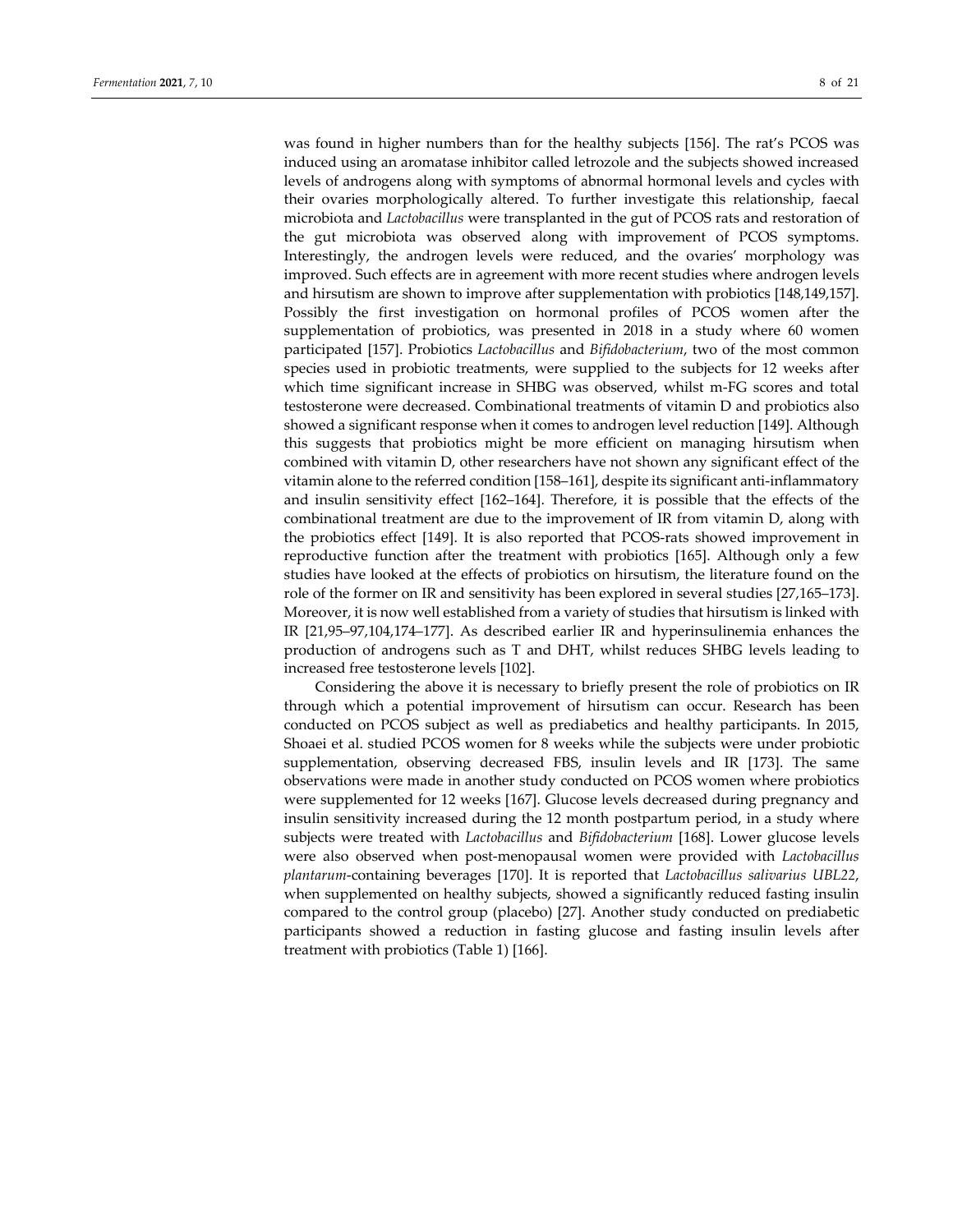| <b>Treatment</b>                                                                                           | Study<br>Population        | <b>Relevant Outcomes</b>                                                                                                                                | Reference |
|------------------------------------------------------------------------------------------------------------|----------------------------|---------------------------------------------------------------------------------------------------------------------------------------------------------|-----------|
| Lactobacillus                                                                                              | $PCOS1$ rats               | Improvement on estrous cycles, reduction of<br>androgen biosynthesis, normalization of ovaries,<br>GM <sup>2</sup> restoration, reduction of Prevotella | [156]     |
| L. acidophilus, L.<br>casei, B. bifidum                                                                    | PCOS women                 | Reduction of total testosterone, increase of SHBG <sup>3</sup> ,<br>decrease of m-FG scores                                                             | $[157]$   |
| L. acidophilus,<br>L. reuteri, B.<br>bifidum and<br>Vitamin D                                              | PCOS women                 | Reduction of total testosterone and hirsutism                                                                                                           | [149]     |
| E. faecali, L. reuteri,<br>Bifidobacterium                                                                 | PCOS rats                  | Improvement in reproductive function and GM<br>restoration                                                                                              | $[165]$   |
| L. acidophilus, L.<br>casei, B. bifidum                                                                    | PCOS women                 | Reduced fasting plasma glucose, insulin<br>concentrations and insulin resistance. Increased<br>insulin sensitivity                                      | $[167]$   |
| L. acidophilus,<br>L. casei, L.<br>rhamnosus,<br>L. bulgaricus, L.<br>breve, B. longum,<br>S. thermophiles | <b>PCOS</b><br>women       | Reduced FBS <sup>4</sup> ,<br>reduced insulin levels and<br>reduced insulin resistance                                                                  | $[173]$   |
| L. plantarum                                                                                               | Postmenopausal<br>women    | Reduced<br>glucose levels                                                                                                                               | $[170]$   |
| L. rhamnosus,<br>B. lactis                                                                                 | Postpartum<br>period women | Reduced blood glucose concentrations, improved<br>glucose tolerance, reduced insulin concentrations<br>and increased insulin sensitivity                | [168]     |

**Table 1.** Probiotic treatments and the hirsutism‐relevant outcomes.

<sup>1</sup> polycystic ovary syndrome; <sup>2</sup> gut microbiota; <sup>3</sup> sex hormone-binding globulin; <sup>4</sup> fasting blood sugar.

#### 2.2.2. Synbiotics and Hirsutism

In reviewing the literature, very few studies were found on the association between synbiotics and hirsutism. A recent study looked at the effects of synbiotics on PCOS women using a mix of pomegranate juice, inulin and *Lactobacillus* [178]. Testosterone levels were significantly reduced after the treatment with synbiotics, compared to the control group. These findings were accompanied with an increase in insulin sensitivity and improved anthropometric measurements. Inulin is a prebiotic that has been shown to improve IR and has a beneficial effect on SHBG [147,179,180]. In a 12 week study, *Lactobacillus bifidum*, *Lactobacillus acidophilus*, *Lactobacillus casei* and inulin were used for the treatment of PCOS women and their hormone levels were studied along with other biomarkers, such as serum high sensitivity C-reactive protein [19]. Despite the statistical significance of the decrease of m‐FG scores, the clinical picture of the subjects showed little improvement and longer treatment with prebiotic inulin was suggested. Selenium, known for its prebiotic activities [181–183] was also used in a combinational treatment with probiotics on women and the hormonal profiles were studied [150,184,185]. Although initial studies have not shown an effect of the treatment on free [184] and total [185] testosterone, a decrease on m‐FG scores was observed [184]. On a 12‐week study conducted two years later, 60 PCOS subjects were treated with *Lactobacilllus*, *Bifidobacterium* and selenium‐containing synbiotics and, in contrast with the above findings, a statistically significant reduction of total testosterone and hirsutism was shown [150]. There is abundant room for further progress in determining the exact effect of synbiotics on hirsutism, whilst there is an increasing literature on the beneficial effects of synbiotics on IR on PCOS women.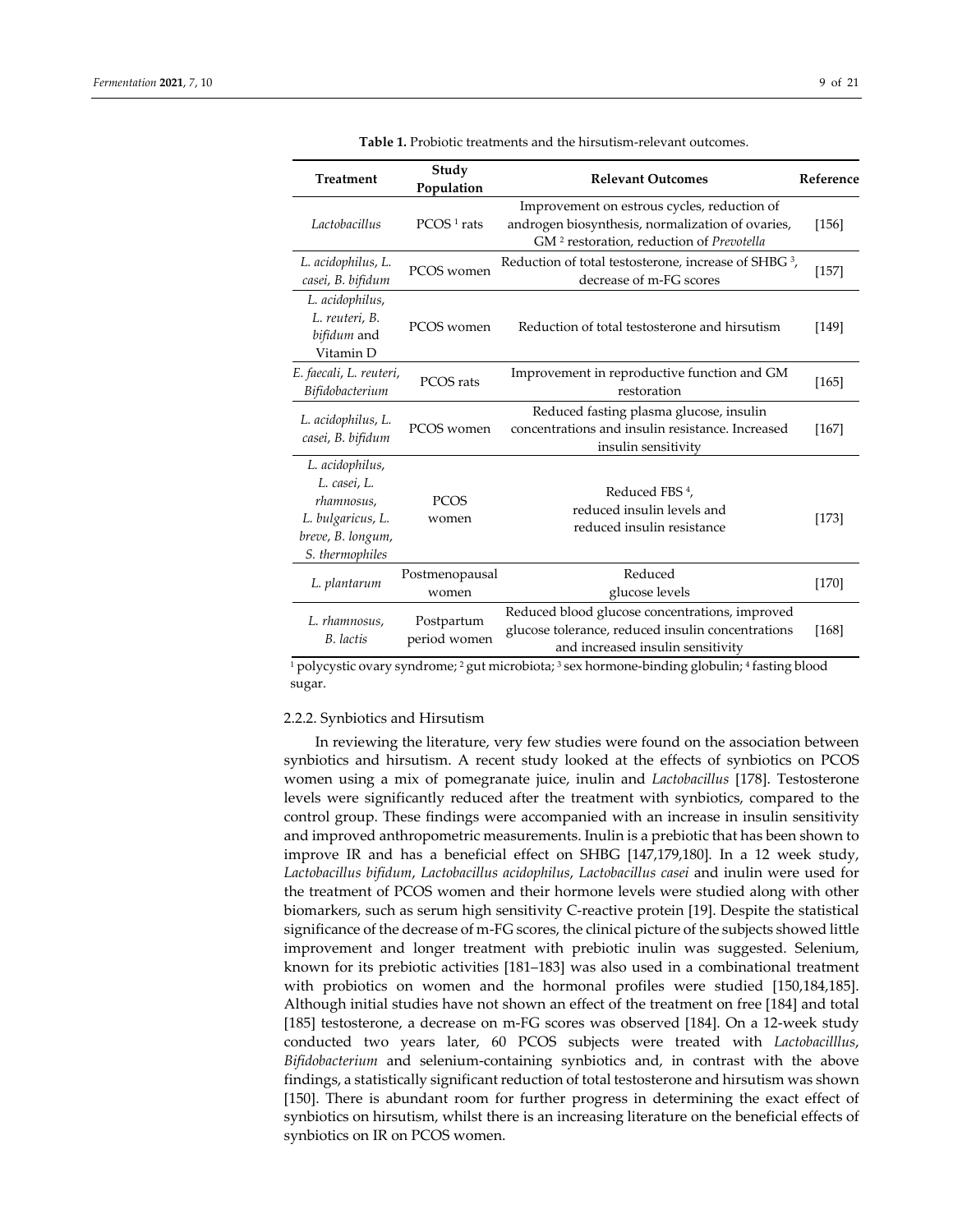Brief investigation of the role of synbiotics on IR is necessary to understand how synbiotics could potentially improve hirsutism through the improvement and management of IR. A year after Nasri et al. (2018) published their work as described earlier, Samimi et al. (2019) investigated the effects of the same synbiotics supplementation on biomarkers of IR and sensitivity along with cholesterol and triglycerides on PCOS women [180]. In this study, it was shown that *Lactobacillus bifidum*, *Lactobacillus acidophilus*, *Lactobacillus casei* and 0.8 g of inulin, significantly improved insulin metabolism markers but not FBS, after 12 weeks of treatment, suggesting that metabolic disorders can benefit from the mentioned treatment while managing symptoms. Longer treatment periods (24 weeks) were also investigated and prediabetic adults were treated with *Lactobacillus* and *Bifidobacterium* in a inulin‐containing prebiotic [166]. There was no significant improvement on fasting insulin levels and plasma glucose between the two studied time points, 12 and 24 weeks. The use of a single probiotic along with inulin is found in a study that was conducted on diabetic rats and their insulin markers were observed [80]. The synbiotic containing *Lactobacillus plantarum* and inulin managed to increase insulin sensitivity. All the above studies described were conducted on subjects that were either diagnosed as prediabetics or suffered from conditions (PCOS) for which IR is known to be a symptom. However, the beneficial effect of synbiotics was also observed when healthy subjects were treated with *Lactobacillus salivarius UBL S22* and FOS and the treatment was shown to improve insulin sensitivity significantly more compared to the probiotics alone [27]. Interestingly, despite the higher variation of probiotic bacteria in the synbiotic mix (*Bifidobacterium breve*, *Lactobacillus casei*, *Lactobacillus bulgaricus*, *Lactobacillus rhamnosus*, *Bifidobacterium longum*, *Lactobacillus acidophilus*, *Streptococcus thermophilus*), in combination with the fructo-oligosaccharide inulin on PCOS women, it does not show a significant effect on the FBS and insulin sensitivity [179]. *Lactobacillus* synbiotics and 200 μg/day selenium [186] were used for the treatment of PCOS subjects for 12 weeks and it was found to improve IR and insulin levels, findings that were not observed when selenium alone was used for the treatment of diabetic participants [187]. Other studies show similar observations on fasting plasma glucose [188] and insulin levels, IR and insulin sensitivity (Table 2) [189].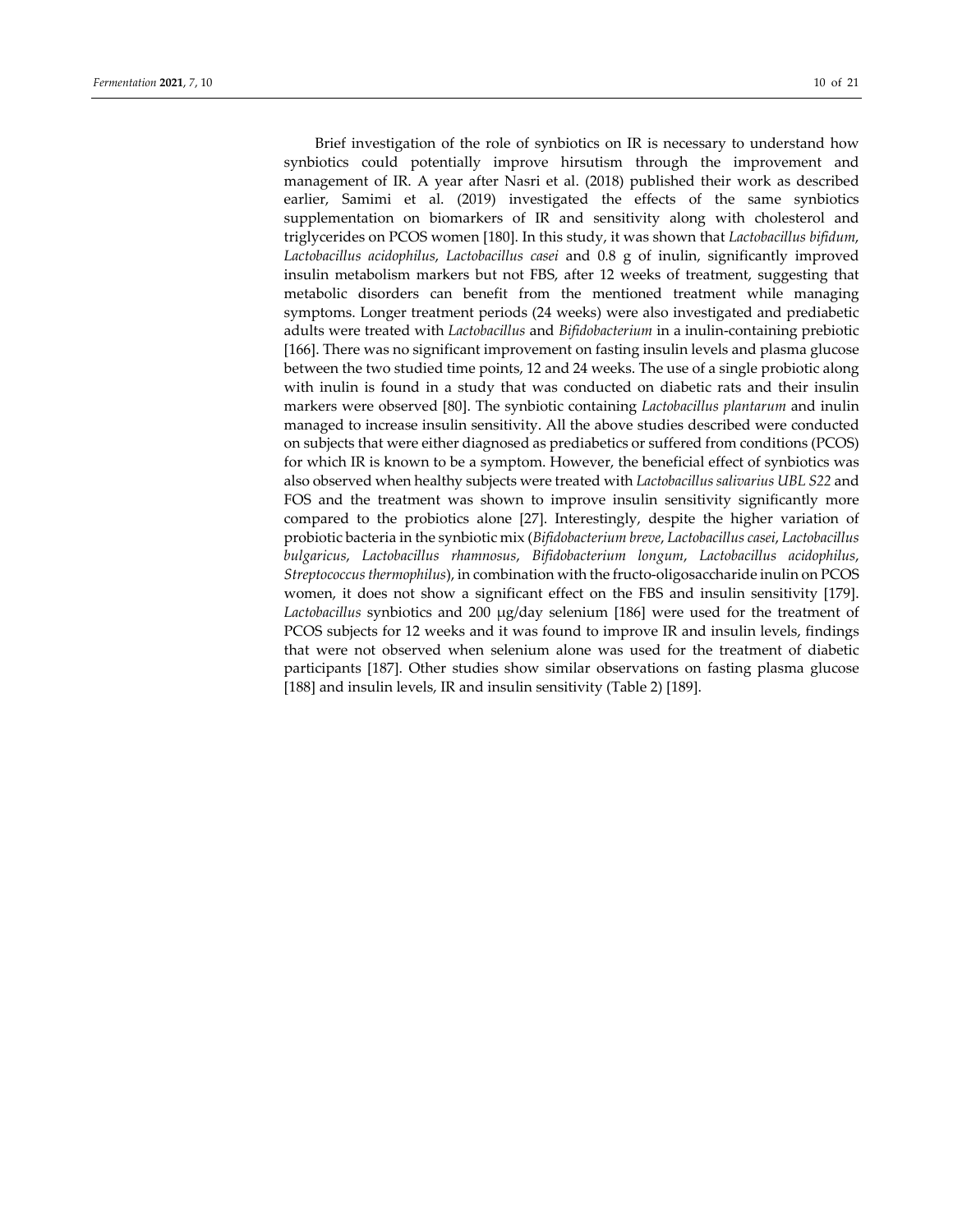| <b>Treatment</b>                                                                                                      | Study<br>Population      | <b>Relevant Outcomes</b>                                                                                 | Reference |
|-----------------------------------------------------------------------------------------------------------------------|--------------------------|----------------------------------------------------------------------------------------------------------|-----------|
| Lactobacillus and pomegranate<br>juice                                                                                | PCOS <sup>1</sup> women  | Reduced testosterone levels, increased<br>insulin resistance and improved<br>anthropometric measurements | [178]     |
| L. bifidum, L. acidophilus, L. casei<br>and inulin                                                                    | PCOS women               | Reduced m-FG scores but did not<br>affect the clinical picture of hirsutism                              | $[19]$    |
| Lactobacillus, Bifidobacterium<br>and Selenium                                                                        | PCOS women               | Reduced total testosterone and<br>hirsutism                                                              | $[150]$   |
| L. bifidum,<br>L. acidophilus,<br>L. casei and inulin                                                                 | PCOS women               | Improved insulin metabolism markers<br>but did not influence FBS <sup>2</sup>                            | $[180]$   |
| Lactobacillus, Bifidobacterium<br>and inulin                                                                          | Prediabetics             | Decreased fasting insulin levels and<br>fasting plasma glucose                                           | [166]     |
| L. plantarum<br>and inulin                                                                                            | Diabetic rats            | Improved insulin resistance,<br>hypothalamic levels of insulin and<br>leptin                             | [80]      |
| L. salivarius UBL S22 and fructo-<br>oligosaccharides                                                                 | Healthy<br>participants  | Improved insulin sensitivity                                                                             | $[27]$    |
| L. bulgaricus,<br>L. acidophilus,<br>L. casei, L. rhamnosus,<br>B. longum, B. breve,<br>S. thermophilus<br>and inulin | PCOS women               | No effects on fasting insulin levels                                                                     | [179]     |
| L. acidophilus, L. reuteri, L.<br>fermentum, B. bifidum and<br>selenium                                               | PCOS women               | Reduced insulin levels and insulin<br>resistance. Increased insulin sensitivity                          | [186]     |
| L. acidophilus, L. casei, B. bifidum<br>and inulin                                                                    | Gestational<br>diabetics | Decreased insulin levels and insulin<br>resistance.<br>Increased insulin sensitivity                     | [189]     |

**Table 2.** Synbiotic treatments and the hirsutism‐relevant outcomes.

<sup>1</sup> polycystic ovary syndrome; <sup>2</sup> fasting blood sugar.

#### **3. Conclusions**

Probiotics and synbiotics have been widely used for the treatment of several conditions and diseases [54,155,186,190–192]. The potentially healing properties of natural products are presented more often in recent years and people tend to turn to more natural ways of treating symptoms or even aiming towards them providing a reversing effect. On the other hand, endocrinology is a very complex area of study. Although hirsutism, a disorder characterised of excess terminal hair in a male‐like pattern [88,193], has been generally studied, not much research was conducted on the effects of probiotics/synbiotics on this condition. The complexity of the disorder is also shown through its relationship with lipid metabolism [194]. Main markers for the determination of lipid metabolism, such as low-density lipoprotein (LDL), high-density lipoprotein (HDL) and triglycerides are shown to be altered in women suffering from PCOS and other related disorders [195]. Elevated levels of triglycerides and lower levels of LDL, a group of lipoproteins that are the main source of cholesterol, are observed in hirsute women. Moreover, insulin is known to increase the activity of tissue lipoprotein lipases (LPL), an enzyme that takes part in the metabolism of lipoproteins and is regulated by plasma hormones. IR, on the other hand, can lead to the elevation of triglycerides, an observation that indicates an indirect relationship of hirsutism with high levels of lipids through the increase of IR through the elevated levels of androgens and vice versa. However, this complex connection between hormones and lipids appears to be independent, as shown in a study where hirsute women were treated with GnRH and, despite the unaffected IR and lipid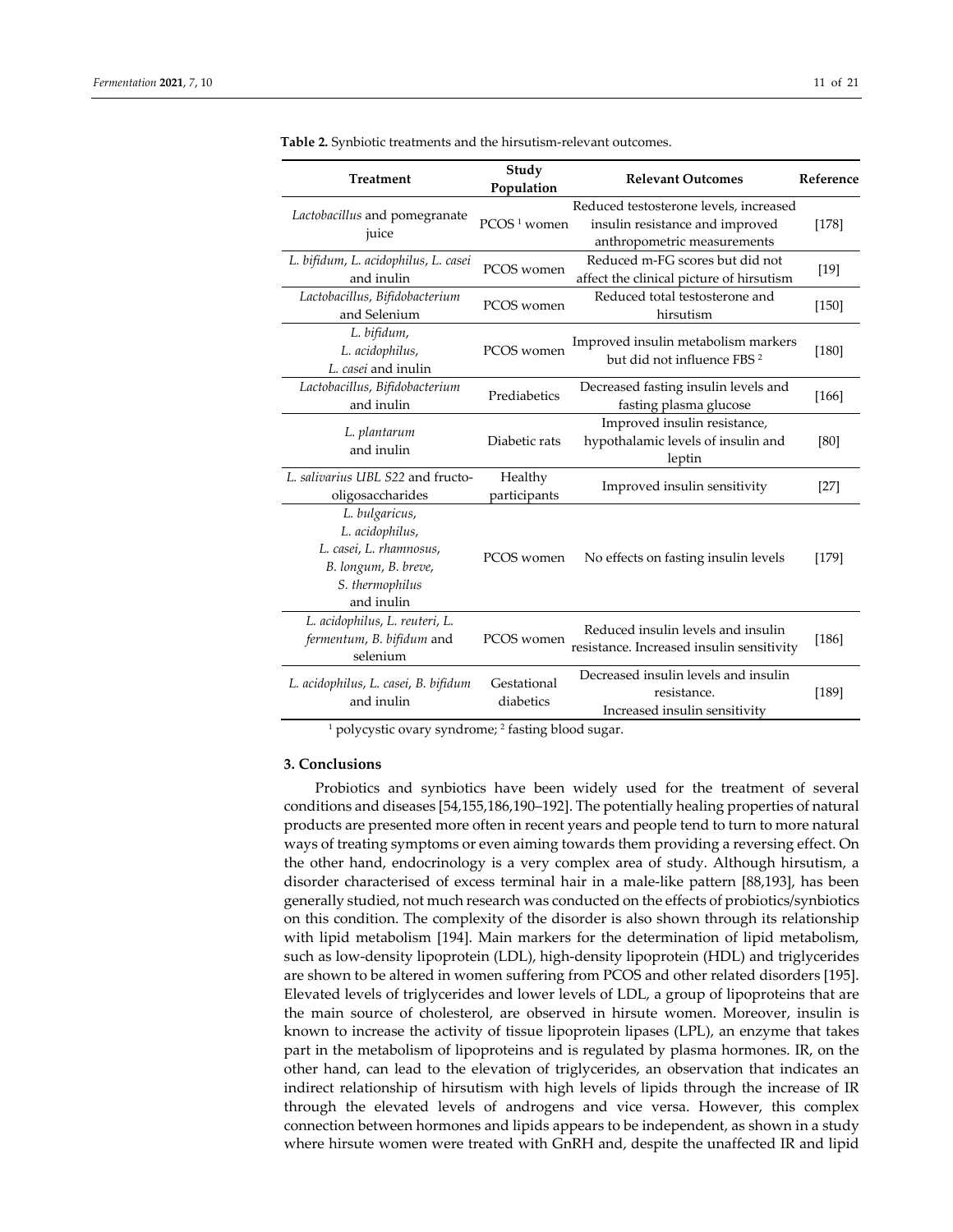metabolism of the subjects, estrogens and androgens were decreased [195]. The vicious circle between increased androgens and IR, as shown in Figure 3, supports the hypothesis that hirsutism can affect the metabolic process of lipoproteins and the related enzymes, through the enhancements of IR. Therefore, treatments that provide an overall improvement to IR and steroid levels could potentially alter the metabolic process of lipids and enzymes. Although there is an extensive research on the effects of androgens on cardiovascular disease risk on men [196–199], not many studies exist on the effects of hirsutism on lipid metabolism. There is a mixed association between the effects of elevated androgen levels on women and their independent relationship with lipids and cardiovascular disease [200]. The purpose of the current study was to investigate the role of probiotics and synbiotics on hirsutism.

The limited literature found on this topic, shows that probiotics can decrease the production of androgens, and specifically total testosterone, and improve m‐FG scoring on hirsute women, increasing the levels of SHBG that bind and regulate free testosterone [102,153,201]. Moreover, synbiotics are shown to have a similar effect with probiotics but more enhanced [27]. Therefore, it is suggested that a combination of probiotics and prebiotics can improve and help on the management of hirsutism and other conditions. Additionally, considering the direct relationship of hirsutism with IR [91,95,96,174], the effects of the beneficial compounds on IR was also examined. Growing literature shows a reduction of FBS, insulin levels, insulin resistance and insulin sensitivity after treatments with probiotics and/or synbiotics supports the beneficial effects on hirsutism through the mentioned mechanisms [178–180,202]. Taken together, these findings suggest a role for probiotics and synbiotics in reducing androgens and decreasing m‐FG scores, directly and through managing and decreasing IR. Moreover, treatments with probiotics and/or synbiotics are shown to improve the lipid metabolism in hirsute women, reducing serum triglycerides levels [27,167,203], reducing levels of LDL and increasing HDL [27,186,203], although it is not clear whether hirsutism is independently correlated with lipoprotein elevation. The majority of studies found in the literature refer to research conducted on PCOS women, since most hirsute women also suffer from this metabolic syndrome. Current drug therapies on hirsutism including insulin sensitisers, anti‐androgen monotherapies and OCPs, can have severe side effects [98,112–114] and a potential therapeutic role of probiotics along with prebiotics, can be a significant relief for women suffering from the disorder.

The effect of the studied microorganisms on the metabolic profile of women is shown to be significant and interestingly, correlated with many abnormalities. The combinational effect of them on IR, steroids and lipids profiles, shows a multifunctional character of these treatments that could potentially support the metabolic processes to such degree that conventional treatments with drugs could be replaced, especially when combined with lifestyle changes, such as exercise and diet. Although there is evidence for the beneficial role of probiotics and synbiotics on hirsutism and the related disorders, more studies need to be conducted on their direct effects, mechanisms, length of treatment and dosage.

**Author Contributions:** The author confirms sole responsibility for the following: study conception and design, data collection, analysis and interpretation of results, and manuscript preparation. All authors have read and agreed to the published version of the manuscript.

**Funding:** This research received no external funding.

**Acknowledgments:** The author wishes to thank Sotiris Kiriakou for his support.

**Conflicts of Interest:** The author declares no conflict of interest and there has been no financial support for this work that could have influenced its outcome.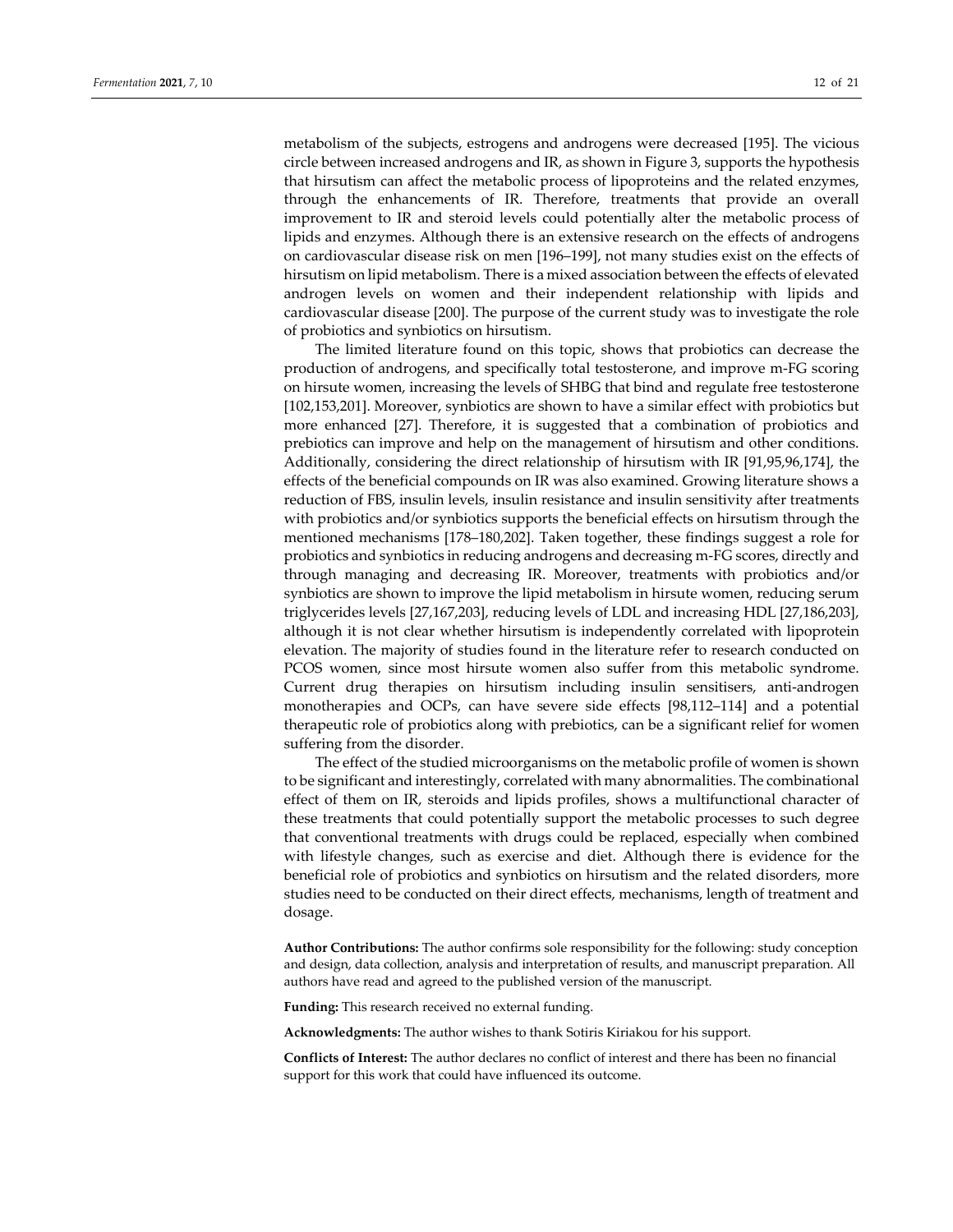#### **References**

- 1. McGovern, P.E.; Zhang, J.; Tang, J.; Zhang, Z.; Hall, G.R.; Moreau, R.A.; Nunez, A.; Butrym, E.D.; Richards, M.P.; Wang, C. ‐s.; et al. Fermented beverages of pre‐ and proto‐historic China. *Proc. Natl. Acad. Sci. USA* **2004**, *101*, 17593–17598, doi:10.1073/pnas.0407921102.
- 2. Sicard, D.; Legras, J.L. Bread, beer and wine: Yeast domestication in the Saccharomyces sensu stricto complex. *Comptes Rendus ‐ Biol.* **2011**, *334*, 229–236.
- 3. Ozen, M.; Dinleyici, E.C. The history of probiotics: The untold story. *Benef. Microbes* **2015**, *6*, 159–165.
- 4. Isolauri, E. Probiotics in human disease. *Am. J. Clin. Nutr.* **2001**, *73*, 1142S‐1146S.
- 5. Vandenplas, Y.; Zakharova, I.; Dmitrieva, Y. Oligosaccharides in infant formula: More evidence to validate the role of prebiotics. *Br. J. Nutr.* **2015**, *113*, 1339–1344, doi:10.1017/S0007114515000823.
- 6. Gordon, S. Elie Metchnikoff: Father of natural immunity. *Eur. J. Immunol.* **2008**, *38*, 3257–3264, doi:10.1002/eji.200838855.
- 7. Rodrigues, K.L.; Gaudino Caputo, L.R.; Tavares Carvalho, J.C.; Evangelista, J.; Schneedorf, J.M. Antimicrobial and healing activity of kefir and kefiran extract. *Int. J. Antimicrob. Agents* **2005**, *25*, 404–408, doi:10.1016/j.ijantimicag.2004.09.020.
- 8. Rahimzadeh, G.; Fazeli, M.R.; Mozafari, A.N.; Mesbahi, M. Evaluation of Anti-Microbial Activity and Wound Healing of Kefir | International Journal of Pharmaceutical Sciences and Research. Available online: http://ijpsr.com/bftarticle/evaluation‐of‐anti‐microbial‐activity‐and‐wound‐healing‐of‐kefir/?view=fulltext (accessed on 26 November 2018).
- 9. Atalan, G.; Demirkan, I.; Yaman, H.; Cina, M. Effect of topical kefir application on open wound healing on in vivo study. *Kafkas Univ Vet Fak Dderg* **2003**, *9*, 43–47.
- 10. Lolou, V.; Panayiotidis, M.I. Functional role of probiotics and prebiotics on skin health and disease. *Fermentation* **2019**, *5*, doi:10.3390/fermentation5020041.
- 11. Sharifi, M.; Moridnia, A.; Mortazavi, D.; Salehi, M.; Bagheri, M.; Sheikhi, A. Kefir: a powerful probiotics with anticancer properties. *Med. Oncol.* **2017**, *34*, 183.
- 12. Chen, M.J.; Liu, J.R.; Sheu, J.F.; Lin, C.W.; Chuang, C.L. Study on skin care properties of milk kefir whey. *Asian‐Australasian J. Anim. Sci.* **2006**, *19*, 905–908, doi:10.5713/ajas.2006.905.
- 13. Collins, M.D.; Phillips Brian A.; Zanoni Paolo Deozyribonucleic acid homology studies of lactobacillus casei etc. Collins 1989. *Int. J. Syst. Bacteriol.* **1989**, *39*, 105–108.
- 14. Report of a Joint FAO/WHO Working Group on Drafting Guidelines for the Evaluation of Probiotics in Food. *Guidelines for the Evaluation of Probiotics in Food*; London, ON, Canada, 2002.
- 15. Goldin, B.R.; Swenson, L.; Dwyer, J.; Sexton, M.; Gorbach, S.L. Effect of diet and Lactobacillus acidophilus supplements on human fecal bacterial enzymes. *J. Natl. Cancer Inst.* **1980**, *64*, 255–261, doi:10.1093/jnci/64.2.255.
- 16. Scholz‐Ahrens, K.E.; Adolphi, B.; Rochat, F.; Barclay, D. V.; de Vrese, M.; Açil, Y.; Schrezenmeir, J. Effects of probiotics, prebiotics, and synbiotics on mineral metabolism in ovariectomized rats ‐ impact of bacterial mass, intestinal absorptive area and reduction of bone turn‐over. *NFS J.* **2016**, *3*, 41–50, doi:10.1016/j.nfs.2016.03.001.
- 17. Milani, C.; Duranti, S.; Bottacini, F.; Casey, E.; Turroni, F.; Mahony, J.; Belzer, C.; Delgado Palacio, S.; Arboleya Montes, S.; Mancabelli, L.; et al. The First Microbial Colonizers of the Human Gut: Composition, Activities, and Health Implications of the Infant Gut Microbiota. *Microbiol. Mol. Biol. Rev.* **2017**, *81*, 1–67, doi:10.1128/mmbr.00036‐17.
- 18. Talebi, S.; Karimifar, M.; Heidari, Z.; Mohammadi, H.; Askari, G. The effects of synbiotic supplementation on thyroid function and inflammation in hypothyroid patients: A randomized, double‐blind, placebo‐controlled trial. *Complement. Ther. Med.* **2020**, *48*, doi:10.1016/j.ctim.2019.102234.
- 19. Nasri, K.; Jamilian, M.; Rahmani, E.; Bahmani, F.; Tajabadi‐Ebrahimi, M.; Asemi, Z. The effects of synbiotic supplementation on hormonal status, biomarkers of inflammation and oxidative stress in subjects with polycystic ovaryfile:///C:/Users/Vassoula/Downloads/29664663.nbib syndrome: A randomized, double‐blind, placebo‐controlled trial. *BMC Endocr. Disord.* **2018**, *18*, 1–8, doi:10.1186/s12902‐018‐0248‐0.
- 20. He, M.; Gao, J.; Wu, J.; Zhou, Y.; Fu, H.; Ke, S.; Yang, H.; Chen, C.; Huang, L. Host gender and androgen levels regulate gut bacterial taxa in pigs leading to sex‐biased serum metabolite profiles. *Front. Microbiol.* **2019**, *10*, 1–13, doi:10.3389/fmicb.2019.01359.
- 21. Yarak, S.; Brasil Parada, M.O.A.; Bagatin, E.; Talarico Filho, S.; Hassun, K.M. Hyperandrogenism and skin: Polycystic ovary syndrome and peripheral insulin resistance. *An. Bras. Dermatol.* **2005**, *80*, 395–410.
- 22. Carnevali, O.; Avella, M.A.; Gioacchini, G. Effects of probiotic administration on zebrafish development and reproduction. *Gen. Comp. Endocrinol.* **2012**, *188*, 297–302.
- 23. Sonal Sekhar, M.; Unnikrishnan, M.K.; Vijayanarayana, K.; Rodrigues, G.S.; Mukhopadhyay, C. Topical application/formulation of probiotics: Will it be a novel treatment approach for diabetic foot ulcer? *Med. Hypotheses* **2014**, *82*, 86–88, doi:10.1016/j.mehy.2013.11.013.
- 24. Sikorska, H.; Smoragiewicz, W. Role of probiotics in the prevention and treatment of meticillin‐resistant Staphylococcus aureus infections. *Int. J. Antimicrob. Agents* **2013**, *42*, 475–481, doi:10.1016/j.ijantimicag.2013.08.003.
- 25. Eggers, S.; Barker, A.; Valentine, S.; Hess, T.; Duster, M.; Safdar, N. Impact of Probiotics for Reducing Infections in Veterans (IMPROVE): Study protocol for a double‐blind, randomized controlled trial to reduce carriage of Staphylococcus aureus. *Contemp. Clin. Trials* **2017**, *52*, 39–45, doi:10.1016/j.cct.2016.11.004.
- 26. Frei, R.; Akdis, M.; O'mahony, L. Prebiotics, probiotics, synbiotics, and the immune system: Experimental data and clinical evidence. *Curr. Opin. Gastroenterol.* **2015**, *31*, 153–158, doi:10.1097/MOG.0000000000000151.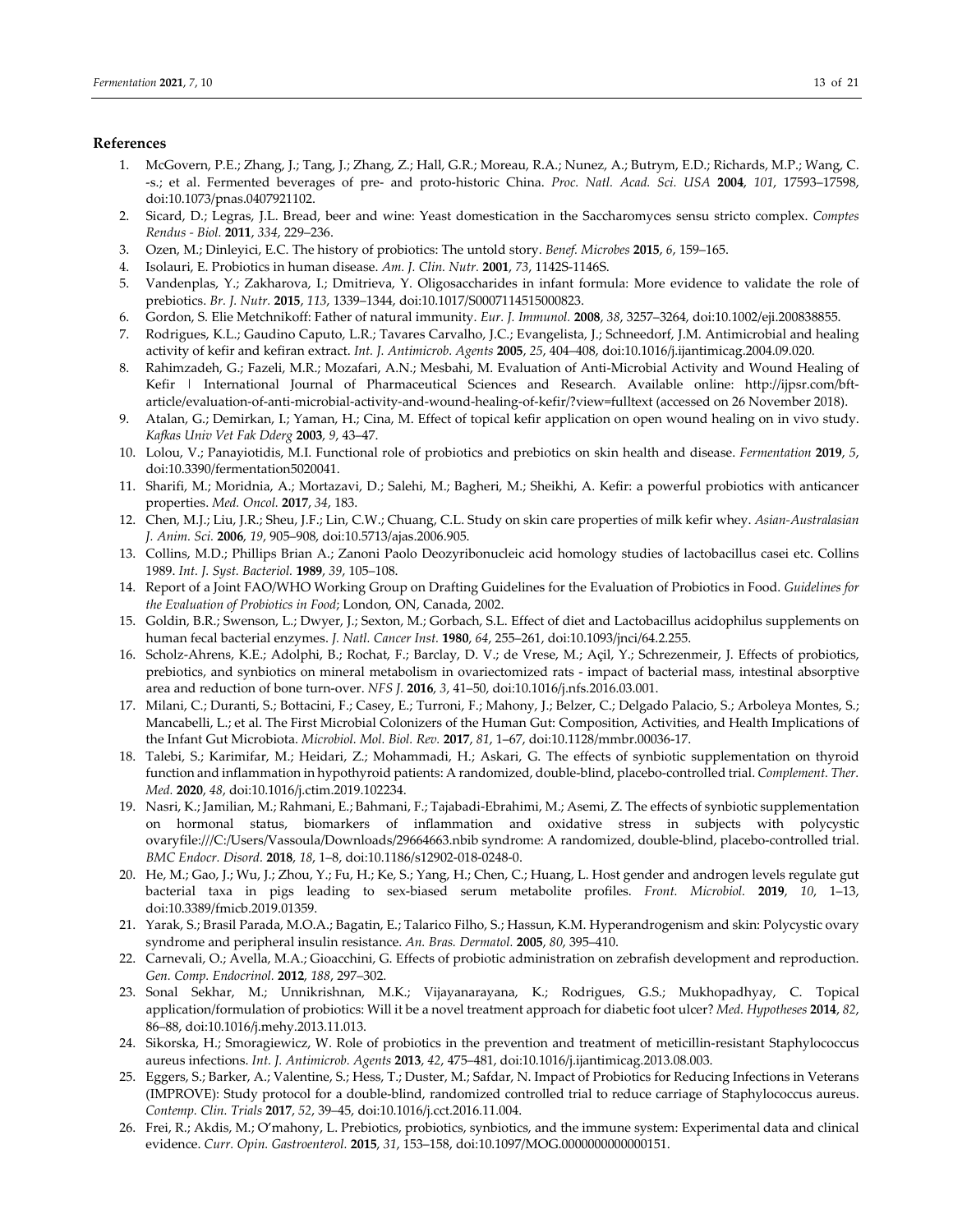- 27. Rajkumar, H.; Kumar, M.; Das, N.; Kumar, S.N.; Challa, H.R.; Nagpal, R. Effect of Probiotic Lactobacillus salivarius UBL S22 and Prebiotic Fructo‐oligosaccharid on Serum Lipids, Inflammatory Markers, Insulin Sensitivity, and Gut Bacteria in Healthy Young Volunteers: A Randomized Controlled Single‐Blind Pilot Study. *J. Cardiovasc. Pharmacol. Ther.* **2015**, *20*, 289– 298, doi:10.1177/1074248414555004.
- 28. Cozzolino, M.; Vitagliano, A.; Pellegrini, L.; Chiurazzi, M.; Andriasani, A.; Ambrosini, G.; Garrido, N. Therapy with probiotics and synbiotics for polycystic ovarian syndrome: a systematic review and meta‐analysis. *Eur. J. Nutr.* **2020**, *59*, 2841–2856, doi:10.1007/s00394‐020‐02233‐0.
- 29. Pandey, K.R.; Naik, S.R.; Vakil, B. V. Probiotics, prebiotics and synbiotics‐ a review. *J. Food Sci. Technol.* **2015**, *52*, 7577–7587, doi:10.1007/s13197‐015‐1921‐1.
- 30. Azad, M.A.K.; Sarker, M.; Li, T.; Yin, J. Probiotic Species in the Modulation of Gut Microbiota: An Overview. *Biomed Res. Int.* **2018**, *2018*, doi:10.1155/2018/9478630.
- 31. MORI, N.; KANO, M.; MASUOKA, N.; KONNO, T.; SUZUKI, Y.; MIYAZAKI, K.; UEKI, Y. Effect of probiotic and prebiotic fermented milk on skin and intestinal conditions in healthy young female students. *Biosci. Microbiota, Food Heal.* **2016**, *35*, 105–112,
- 32. Sánchez, B.; Delgado, S.; Blanco‐Míguez, A.; Lourenço, A.; Gueimonde, M.; Margolles, A. Probiotics, gut microbiota, and their influence on host health and disease. *Mol. Nutr. Food Res.* **2017**, *61*, 1–15, doi:10.1002/mnfr.201600240.
- 33. Britti, M.; Roselli, M.; Finamore, A.; Merendino, N.; Mengheri, E. Regulation of immune response at intestinal and peripheral sites by probiotics. *Biologia (Bratisl).* **2006**, *61*, 735–740, doi:10.2478/s11756‐006‐0150‐5.
- 34. Thomas, C.M.; Versalovic, J. Probiotics‐host communication. *Gut Microbes* **2010**, *1*, 148–163, doi:10.4161/gmic.1.3.11712.
- 35. Bansal, S.; Mangal, M.; Sharma, S.K.; Gupta, R.K. Non‐dairy Based Probiotics: A Healthy Treat for Intestine. *Crit. Rev. Food Sci. Nutr.* **2016**, *56*, 1856–1867, doi:10.1080/10408398.2013.790780.
- 36. Wang, X.; Farnell, Y.Z.; Peebles, E.D.; Kiess, A.S.; Wamsley, K.G.S.; Zhai, W. Effects of prebiotics, probiotics, and their combination on growth performance, small intestine morphology, and resident Lactobacillus of male broilers. *Poult. Sci.* **2016**, *95*, 1332–1340, doi:10.3382/ps/pew030.
- 37. Friedrich, A.D.; Paz, M.L.; Leoni, J.; Maglio, D.H.G. Message in a bottle: Dialog between intestine and skin modulated by probiotics. *Int. J. Mol. Sci.* **2017**, *18*, 1067.
- 38. White, J.S.; Hoper, M.; Parks, R.W.; Clements, W.D.B.; Diamond, T.; Bengmark, S. The probiotic bacterium Lactobacillus plantarum species 299 reduces intestinal permeability in experimental biliary obstruction. *Lett. Appl. Microbiol.* **2006**, *42*, 19– 23, doi:10.1111/j.1472‐765X.2005.01800.x.
- 39. Yamada, T.; Nagata, S.; Kondo, S.; Bian, L.; Wang, C.; Asahara, T.; Ohta, T.; Nomoto, K.; Yamashiro, Y. Effect of Continuous Fermented Milk Intake Containing Lactobacillus casei Strain Shirota on Fever in Mass Infectious Gastroenteritis Rest Home Outbreak. *Kansenshogaku Zasshi* **2009**, *83*, 31–35, doi:10.11150/kansenshogakuzasshi.83.31.
- 40. Imaoka, A.; Shima, T.; Kato, K.; Mizuno, S.; Uehara, T.; Matsumoto, S.; Setoyana, H.; Hara, T.; Umesaki, Y. Anti‐ inflammatory activity of probiotic Bifidobacterium: Enhancement of IL‐10 production in peripheral blood mononuclear cells from ulcerative colitis patients and inhibition of IL‐8 secretion in HT‐29 cells. *World J. Gastroenterol.* **2008**, *14*, 2511–2516, doi:10.3748/wjg.14.2511.
- 41. Abdin, A.A.; Saeid, E.M. An experimental study on ulcerative colitis as a potential target for probiotic therapy by Lactobacillus acidophilus with or without "olsalazine." *J. Crohn's Colitis* **2008**, *2*, 296–303, doi:10.1016/j.crohns.2008.04.002.
- 42. Amara, A.A.; Shibl, A. Role of Probiotics in health improvement, infection control and disease treatment and management. *Saudi Pharm. J.* **2015**, *23*, 107–114, doi:10.1016/j.jsps.2013.07.001.
- 43. Mego, M.; Májek, J.; Končeková, R.; Ebringer, L.; Čierniková, S.; Rauko, P.; Kováč, M.; Trupl, J.; Slezák, P.; Zajac, V. Intramucosal bacteria in colon cancer and their elimination by probiotic strain Enterococcus faecium M‐74 with organic selenium. *Folia Microbiol.* **2005**, *50*, 443–447, doi:10.1007/BF02931427.
- 44. Boudeau, J.; Glasser, A.L.; Julien, S.; Colombel, J.F.; Darfeuille‐Michaud, A. Inhibitory effect of probiotic Escherichia coli strain Nissle 1917 on adhesion to and invasion of intestinal epithelial cells by adherent‐invasive E.coli strains isolated from patients with Crohn's disease. *Aliment Pharmacol Ther* **2003**, *18*, 45–56, doi:10.1046/j.0269‐2813.2003.01638.x.
- 45. Anukam, K.C.; Hayes, K.; Summers, K.; Reid, G. Probiotic Lactobacillus rhamnosus GR‐1 and Lactobacillus reuteri RC‐14 may help downregulate TNF‐alpha, IL‐6, IL‐8, IL‐10 and IL‐12 (p70) in the neurogenic bladder of spinal cord injured patient with urinary tract infections: A two‐case study. *Adv. Urol.* **2009**, *2009*, doi:10.1155/2009/680363.
- 46. Thirabunyanon, M.; Boonprasom, P.; Niamsup, P. Probiotic potential of lactic acid bacteria isolated from fermented dairy milks on antiproliferation of colon cancer cells. *Biotechnol. Lett.* **2009**, *31*, 571–576, doi:10.1007/s10529‐008‐9902‐3.
- 47. Hacini-Rachinel, F.; Gheit, H.; Le Luduec, J.B.; Dif, F.; Nancey, S.; Kaiserlian, D. Oral probiotic control skin inflammation by acting on both effector and regulatory T cells. *PLoS ONE* **2009**, *4*, e4903, doi:10.1371/journal.pone.0004903.
- 48. Chapat, L.; Chemin, K.; Dubois, B.; Bourdet‐Sicard, R.; Kaiserlian, D. Lactobacillus casei reduces CD8+T cell‐mediated skin inflammation. *Eur. J. Immunol.* **2004**, *34*, 2520–2528, doi:10.1002/eji.200425139.
- 49. Weise, C.; Zhu, Y.; Ernst, D.; Ku, A.A. Oral administration of Escherichia coli Nissle 1917 prevents allergen-induced dermatitis in mice. *Exp. Dermatol.* **2011**, *20*, 805–809, doi:10.1111/j.1600‐0625.2011.01326.x.
- 50. Vaiserman, A.M.; Koliada, A.K.; Marotta, F. Gut microbiota: A player in aging and a target for anti‐aging intervention. *Ageing Res. Rev.* 2017, *35*, 36–45.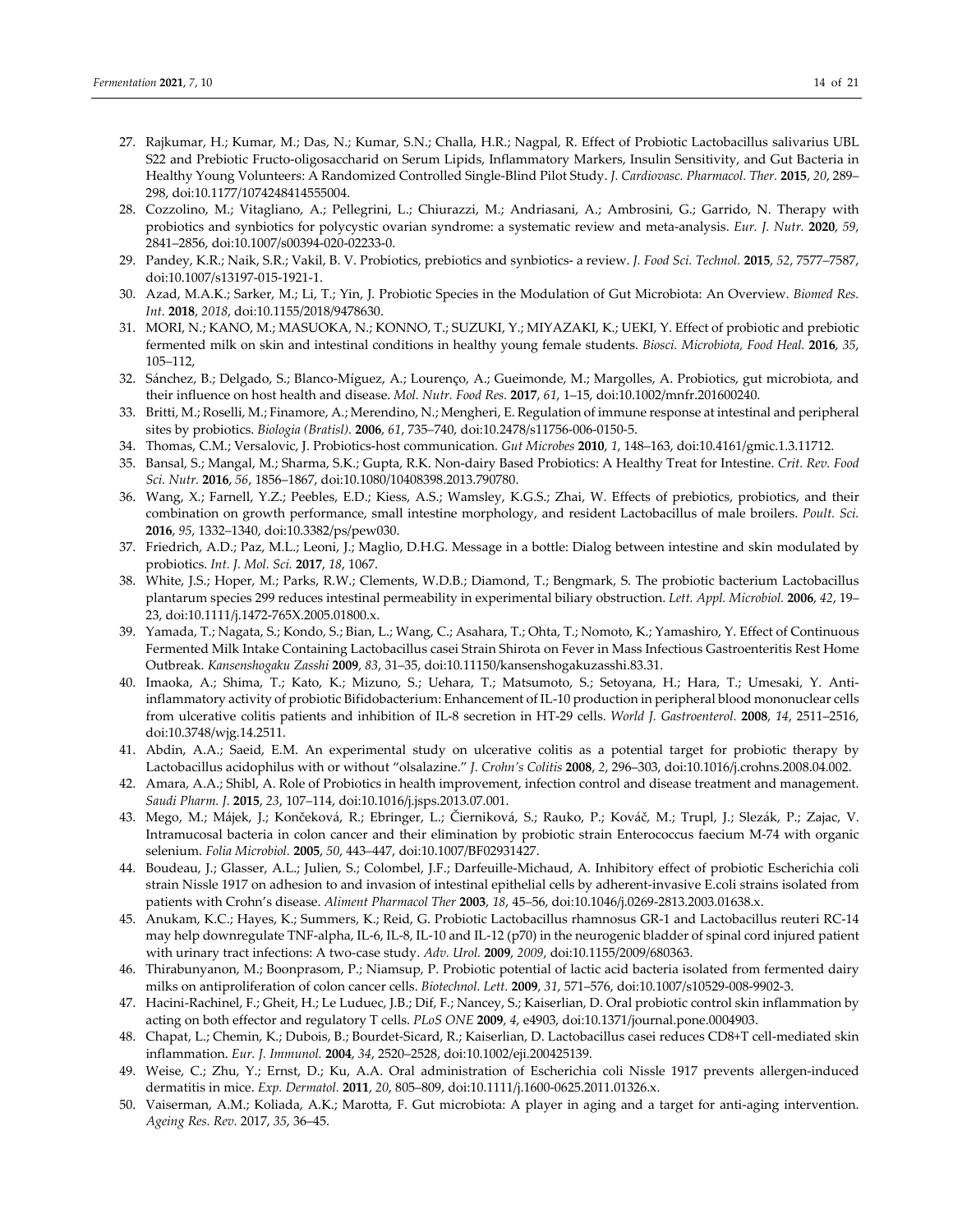- 51. Musthaq, S.; Mazuy, A.; Jakus, J. The microbiome in dermatology. *Clin. Dermatol.* **2018**, *36*, 390–398, doi:10.1016/j.clindermatol.2018.03.012.
- 52. Kalliomäki, M.; Salminen, S.; Poussa, T.; Isolauri, E. Probiotics during the First 7 Years of Life: A Cumulative Risk Reduction of *Eczema in a Randomized, Placebo‐Controlled Trial*; Mosby: Maryland Heights, MI, USA, 2007; Volume 119, pp. 1019–1021;.
- 53. Huseini, H.F.; Rahimzadeh, G.; Fazeli, M.R.; Mehrazma, M.; Salehi, M. Evaluation of wound healing activities of kefir products. *Burns* **2012**, *38*, 719–723, doi:10.1016/j.burns.2011.12.005.
- 54. Heydari Nasrabadi Study of cutaneous wound healing in rats treated with Lactobacillus plantarum on days 1, 3, 7, 14 and 21. *African J. Pharm. Pharmacol.* **2011**, *5*, 2395–2401, doi:10.5897/AJPP11.568.
- 55. Jebur, M.S. Therapeutic efficacy of Lactobacillus acidophilus against bacterial isolates from burn wounds. *N. Am. J. Med. Sci.* **2010**, *2*, 586–91, doi:10.4297/najms.2010.2586.
- 56. Tsiouris, C.G.; Tsiouri, M.G. Human microflora, probiotics and wound healing. *Wound Med.* **2017**, *19*, 33–38.
- 57. Rumbaugh, K.P.; Griswold, J.A.; Iglewski, B.H.; Hamood, A.N. Contribution of quorum sensing to the virulence of Pseudomonas aeruginosa in burn wound infections. *Infect. Immun.* **1999**, *67*, 5854–5862, doi:0019‐9567/99/\$04.00+0.
- 58. de Oliveira, G.L.V.; Leite, A.Z.; Higuchi, B.S.; Gonzaga, M.I.; Mariano, V.S. Intestinal dysbiosis and probiotic applications in autoimmune diseases. *Immunology* **2017**, *152*, 1–12, doi:10.1111/imm.12765.
- 59. Candon, S.; Perez‐Arroyo, A.; Marquet, C.; Valette, F.; Foray, A.P.; Pelletier, B.; Milani, C.; Ventura, M.; Bach, J.F.; Chatenoud, L. Antibiotics in early life alter the gut microbiome and increase disease incidence in a spontaneous mouse model of autoimmune insulin‐dependent diabetes. *PLoS ONE* **2015**, *10*, e0125448, doi:10.1371/journal.pone.0125448.
- 60. Hickson, M.; D'Souza, A.L.; Muthu, N.; Rogers, T.R.; Want, S.; Rajkumar, C.; Bulpitt, C.J. Use of probiotic Lactobacillus preparation to prevent diarrhoea associated with antibiotics: Randomised double blind placebo controlled trial. *Br. Med. J.* **2007**, *335*, 80–83, doi:10.1136/bmj.39231.599815.55.
- 61. He, C.; Cheng, D.; Peng, C.; Li, Y.; Zhu, Y.; Lu, N. High‐fat diet induces dysbiosis of gastric microbiota priorto gut microbiota in association with metabolic disorders in mice. *Front. Microbiol.* **2018**, *9*, 1–9, doi:10.3389/fmicb.2018.00639.
- 62. Ravussin, Y.; Koren, O.; Spor, A.; Leduc, C.; Gutman, R.; Stombaugh, J.; Knight, R.; Ley, R.E.; Leibel, R.L. Responses of gut microbiota to diet composition and weight loss in lean and obese mice. *Obesity* **2012**, *20*, 738–747, doi:10.1038/oby.2011.111.
- 63. Ochoa‐Repáraz, J.; Kasper, L.H. The Second Brain: Is the Gut Microbiota a Link Between Obesity and Central Nervous System Disorders? *Curr. Obes. Rep.* **2016**, *5*, 51–64, doi:10.1007/s13679‐016‐0191‐1.
- 64. Calvani, R.; Picca, A.; Lo Monaco, M.R.; Landi, F.; Bernabei, R.; Marzetti, E. Of microbes and minds: A narrative review on the second brain aging. *Front. Med.* **2018**, *5*, 1–11, doi:10.3389/fmed.2018.00053.
- 65. Sokol, H.; Seksik, P.; Furet, J.P.; Firmesse, O.; Nion‐Larmurier, I.; Beaugerie, L.; Cosnes, J.; Corthier, G.; Marteau, P.; Doraé, J. Low counts of faecalibacterium prausnitzii in colitis microbiota. *Inflamm. Bowel Dis.* **2009**, *15*, 1183–1189, doi:10.1002/ibd.20903.
- 66. Sokol, H.; Pigneur, B.; Watterlot, L.; Lakhdari, O.; Bermudez‐Humaran, L.G.; Gratadoux, J.‐J.; Blugeon, S.; Bridonneau, C.; Furet, J.-P.; Corthier, G.; et al. Faecalibacterium prausnitzii is an anti-inflammatory commensal bacterium identified by gut microbiota analysis of Crohn disease patients. *J. Pathol.* **1990**, *162*, 323–327, doi:10.1002/path.1711620408.
- 67. Partlow, J.; Blikslager, A.; Matthews, C.; Law, M.; Daniels, J.; Baker, R.; Labens, R. Effect of topically applied Saccharomyces boulardii on the healing of acute porcine wounds: A preliminary study. *BMC Res. Notes* **2016**, *9*, doi:10.1186/s13104‐016‐ 2012‐8.
- 68. Brouwer, M.L.; Wolt‐Plompen, S.A.A.; Dubios, A.E.J.; Van Der Heide, S.; Jansen, D.F.; Hoijer, M.A.; Kauffman, H.F.; Duiverman, E.J. No effects of probiotics on atopic dermatitis in infancy: A randomized placebo‐controlled trial. *Clin. Exp. Allergy* **2006**, *36*, 899–906.
- 69. Sugimoto, S.; Ishii, Y.; Izawa, N.; Masuoka, N.; Kano, M.; Sone, T.; Chiba, K.; Miyazaki, K.; Ishikawa, F. Photoprotective effects of Bifidobacterium breve supplementation against skin damage induced by ultraviolet irradiation in hairless mice. *Photodermatol. Photoimmunol. Photomed.* **2012**, *28*, 312–319, doi:10.1111/phpp.12006.
- 70. Queipo‐Ortuño, M.I.; Seoane, L.M.; Murri, M.; Pardo, M.; Gomez‐Zumaquero, J.M.; Cardona, F.; Casanueva, F.; Tinahones, F.J. Gut Microbiota Composition in Male Rat Models under Different Nutritional Status and Physical Activity and Its Association with Serum Leptin and Ghrelin Levels. *PLoS ONE* **2013**, *8*, doi:10.1371/journal.pone.0065465.
- 71. Naruszewicz, M.; Johansson, M.L.; Zapolska‐Downar, D.; Bukowska, H. Effect of Lactobacillus plantarum 299v on cardiovascular disease risk factors in smokers. *Am. J. Clin. Nutr.* **2002**, *76*, 1249–1255, doi:10.1093/ajcn/76.6.1249.
- 72. Messaoudi, M.; Lalonde, R.; Violle, N.; Javelot, H.; Desor, D.; Nejdi, A.; Bisson, J.F.; Rougeot, C.; Pichelin, M.; Cazaubiel, M.; et al. Assessment of psychotropic‐like properties of a probiotic formulation (Lactobacillus helveticus R0052 and Bifidobacterium longum R0175) in rats and human subjects. *Br. J. Nutr.* **2011**, *105*, 755–764, doi:10.1017/S0007114510004319.
- 73. Karlsson, F.H.; Tremaroli, V.; Nookaew, I.; Bergström, G.; Behre, C.J.; Fagerberg, B.; Nielsen, J.; Bäckhed, F. Gut metagenome in European women with normal, impaired and diabetic glucose control. *Nature* **2013**, *498*, 99–103, doi:10.1038/nature12198.
- 74. Vrieze, A.; Van Nood, E.; Holleman, F.; Salojärvi, J.; Kootte, R.S.; Bartelsman, J.F.W.M.; Dallinga‐Thie, G.M.; Ackermans, M.T.; Serlie, M.J.; Oozeer, R.; et al. Transfer of intestinal microbiota from lean donors increases insulin sensitivity in individuals with metabolic syndrome. *Gastroenterology* **2012**, *143*, 913–916.e7, doi:10.1053/j.gastro.2012.06.031.
- 75. Adlercreutz, H.; Pulkkinen, M.O.; Hämäläinen, E.K.; Korpela, J.T. Studies on the role of intestinal bacteria in metabolism of synthetic and natural steroid hormones. *J. Steroid Biochem.* **1984**, *20*, 217–229, doi:10.1016/0022‐4731(84)90208‐5.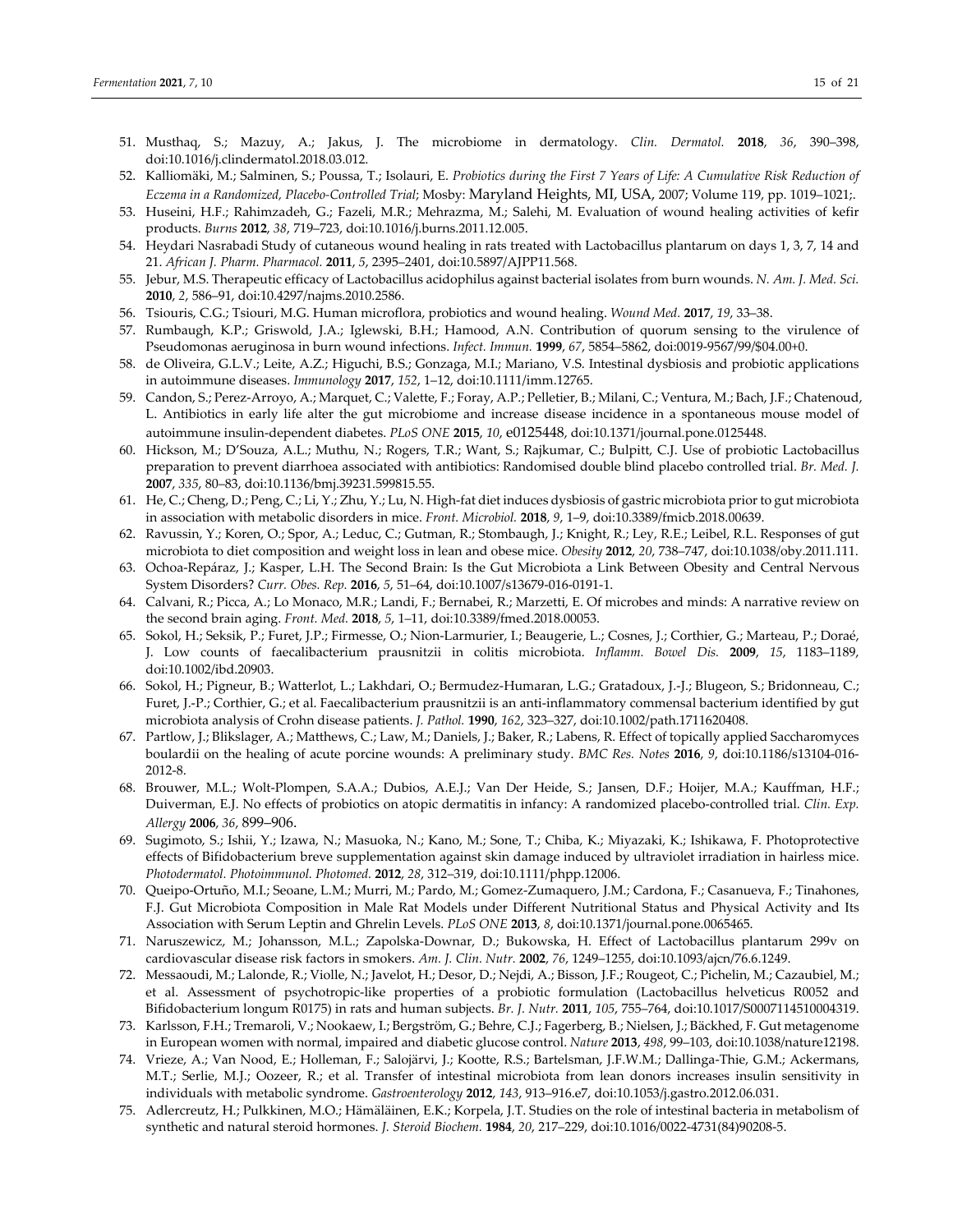- 76. Markle, J.G.M.; Frank, D.N.; Mortin‐Toth, S.; Robertson, C.E.; Feazel, L.M.; Rolle‐Kampczyk, U.; Von Bergen, M.; McCoy, K.D.; Macpherson, A.J.; Danska, J.S. Sex differences in the gut microbiome drive hormone-dependent regulation of autoimmunity. *Science* **2013**, *339*, 1084–1088, doi:10.1126/science.1233521.
- 77. Furrie, E.; Macfarlane, S.; Kennedy, A.; Cummings, J.H.; Walsh, S. V.; O'Neil, D.A.; Macfarlane, G.T. Synbiotic therapy (Bifidobacterium longum/Synergy 1) initiates resolution of inflammation in patients with active ulcerative colitis: A randomised controlled pilot trial. *Gut* **2005**, *54*, 242–249, doi:10.1136/gut.2004.044834.
- 78. Liu, R.; Zhang, C.; Shi, Y.; Zhang, F.; Li, L.; Wang, X.; Ling, Y.; Fu, H.; Dong, W.; Shen, J.; et al. Dysbiosis of gut microbiota associated with clinical parameters in polycystic ovary syndrome. *Front. Microbiol.* **2017**, *8*, 1–12, doi:10.3389/fmicb.2017.00324.
- 79. Hutkins, R.W.; Krumbeck, J.A.; Bindels, L.B.; Cani, P.D.; Fahey, G.; Goh, Y.J.; Hamaker, B.; Martens, E.C.; Mills, D.A.; Rastal, R.A.; et al. Prebiotics: Why definitions matter. *Curr. Opin. Biotechnol.* **2016**, *37*, 1–7.
- 80. Valenlia, K.B.; Morshedi, M.; Saghafi‐Asl, M.; Shahabi, P.; Abbasi, M.M. Beneficial impacts of Lactobacillus plantarum and inulin on hypothalamic levels of insulin, leptin, and oxidative markers in diabetic rats. *J. Funct. Foods* **2018**, *46*, 529–537, doi:10.1016/j.jff.2018.04.069.
- 81. Jiang, S.; Mohammed, A.A.; Jacobs, J.A.; Cramer, T.A.; Cheng, H.W. Effect of synbiotics on thyroid hormones, intestinal histomorphology, and heat shock protein 70 expression in broiler chickens reared under cyclic heat stress. *Poult. Sci.* **2020**, *99*, 142–150, doi:10.3382/ps/pez571.
- 82. Mofidi, F.; Poustchi, H.; Yari, Z.; Nourinayyer, B.; Merat, S.; Sharafkhah, M.; Malekzadeh, R.; Hekmatdoost, A. Synbiotic supplementation in lean patients with non-alcoholic fatty liver disease: A pilot, randomised, double-blind, placebocontrolled, clinical trial. *Br. J. Nutr.* **2017**, *117*, 662–668, doi:10.1017/S0007114517000204.
- 83. Eslamparast, T.; Poustchi, H.; Zamani, F.; Sharafkhah, M.; Malekzadeh, R.; Hekmatdoost, A. Synbiotic supplementation in nonalcoholic fatty liver disease: A randomized, double‐blind, placebo‐controlled pilot study. *Am. J. Clin. Nutr.* **2014**, *99*, 535– 542, doi:10.3945/ajcn.113.068890.
- 84. Steed, H.; MacFarlane, G.T.; Blackett, K.L.; Bahrami, B.; Reynolds, N.; Walsh, S. V.; Cummings, J.H.; MacFarlane, S. Clinical trial: The microbiological and immunological effects of synbiotic consumption—A randomized double‐blind placebo‐ controlled study in active Crohn's disease. *Aliment. Pharmacol. Ther.* **2010**, *32*, 872–883, doi:10.1111/j.1365‐2036.2010.04417.x.
- 85. Sivamaruthi, B.S. A comprehensive review on clinical outcome of probiotic and synbiotic therapy for inflammatory bowel diseases. *Asian Pac. J. Trop. Biomed.* **2018**, *8*, 179–186, doi:10.4103/2221‐1691.228000.
- 86. Westfall, S.; Lomis, N.; Prakash, S. A novel synbiotic delays Alzheimer's disease onset via combinatorial gut-brain-axis signaling in Drosophila melanogaster. *PLoS ONE* **2019**, *14*, e0214985, doi:10.1371/journal.pone.0214985.
- 87. Ishikawa, H.; Matsumoto, S.; Ohashi, Y.; Imaoka, A.; Setoyama, H.; Umesaki, Y.; Tanaka, R.; Otani, T. Beneficial effects of probiotic Bifidobacterium and galacto‐oligosaccharide in patients with ulcerative colitis: A randomized controlled study. *Digestion* **2011**, *84*, 128–133, doi:10.1159/000322977.
- 88. Hatch, R.; Rosenfield, R.L.; Kim, M.H.; Tredway, D. Hirsutism: Implications, etiology, and management. *Am. J. Obstet. Gynecol.* **1981**, *140*, 815–830, doi:10.1016/0002‐9378(81)90746‐8.
- 89. Carmina, E. Prevalence of idiopathic hirsutism. *Eur. J. Endocrinol.* **1998**, *139*, 421–423, doi:10.1530/eje.0.1390421.
- 90. Azziz, R. The evaluation and management of hirsutism. *Obstet. Gynecol.* **2003**, *101*, 995–1007.
- 91. Archer, J.S.; Chang, R.J. Hirsutism and acne in polycystic ovary syndrome. *Best Pract. Res. Clin. Obstet. Gynaecol.* **2004**, *18*, 737–754, doi:10.1016/j.bpobgyn.2004.05.007.
- 92. Franks, S. Diagnosis of polycystic ovarian syndrome: In defense of the Rotterdam criteria. *J. Clin. Endocrinol. Metab.* **2006**, *91*, 786–789, doi:10.1210/jc.2005‐2501.
- 93. Calvo, R.M.; Asunción, M.; Sancho, J.; San Millán, J.L.; Escobar-Morreale, H.F. The role of the CAG repeat polymorphism in the androgen receptor gene and of skewed X‐chromosome inactivation, in the pathogenesis of hirsutism. *J. Clin. Endocrinol. Metab.* **2000**, *85*, 1735–1740, doi:10.1210/jc.85.4.1735.
- 94. Vottero, A.; Stratakis, C.A.; Ghizzoni, L.; Longui, C.A.; Karl, M.; Chrousos, G.P. Androgen receptor-mediated hypersensitivity to androgens in women with nonhyperandrogenic hirsutism: Skewing of X‐chromosome inactivation. *J. Clin. Endocrinol. Metab.* **1999**, *84*, 1091–1095, doi:10.1210/jc.84.3.1091.
- 95. Ünlühizarci, K.; Karababa, Y.; Bayram, F.; Kelestimur, F. The investigation of insulin resistance in patients with idiopathic hirsutism. *J. Clin. Endocrinol. Met*ab. **2004**, *89*, 2741–2744.
- 96. Talaei, A.; Adgi, Z.; Mohamadi Kelishadi, M. Idiopathic hirsutism and insulin resistance. *Int. J. Endocrinol.* **2013**, *2013*, doi:10.1155/2013/593197.
- 97. Barbieri, R.L.; Smith, S.; Ryan, K.J. The role of hyperinsulinemia in the pathogenesis of ovarian hyperandrogenism. *Fertil. Steril.* **1988**, *50*, 197–212, doi:10.1016/s0015‐0282(16)60060‐2.
- 98. Barrionuevo, P.; Nabhan, M.; Altayar, O.; Wang, Z.; Erwin, P.J.; Asi, N.; Martin, K.A.; Hassan Murad, M. Treatment Options for Hirsutism: A Systematic Review and Network Meta‐Analysis. *J. Clin. Endocrinol. Metab.* **2018**, *103*, 1258–1264, doi:10.1210/jc.2017‐02052.
- 99. Moghetti, P.; Tosi, F.; Castello, R.; Magnani, C.M.; Negri, C.; Brun, E.; Furlani, L.; Caputo, M.; Muggeo, M. The insulin resistance in women with hyperandrogenism is partially reversed by antiandrogen treatment: Evidence that androgens impair insulin action in women. *J. Clin. Endocrinol. Metab.* **1996**, *81*, 952–960, doi:10.1210/jc.81.3.952.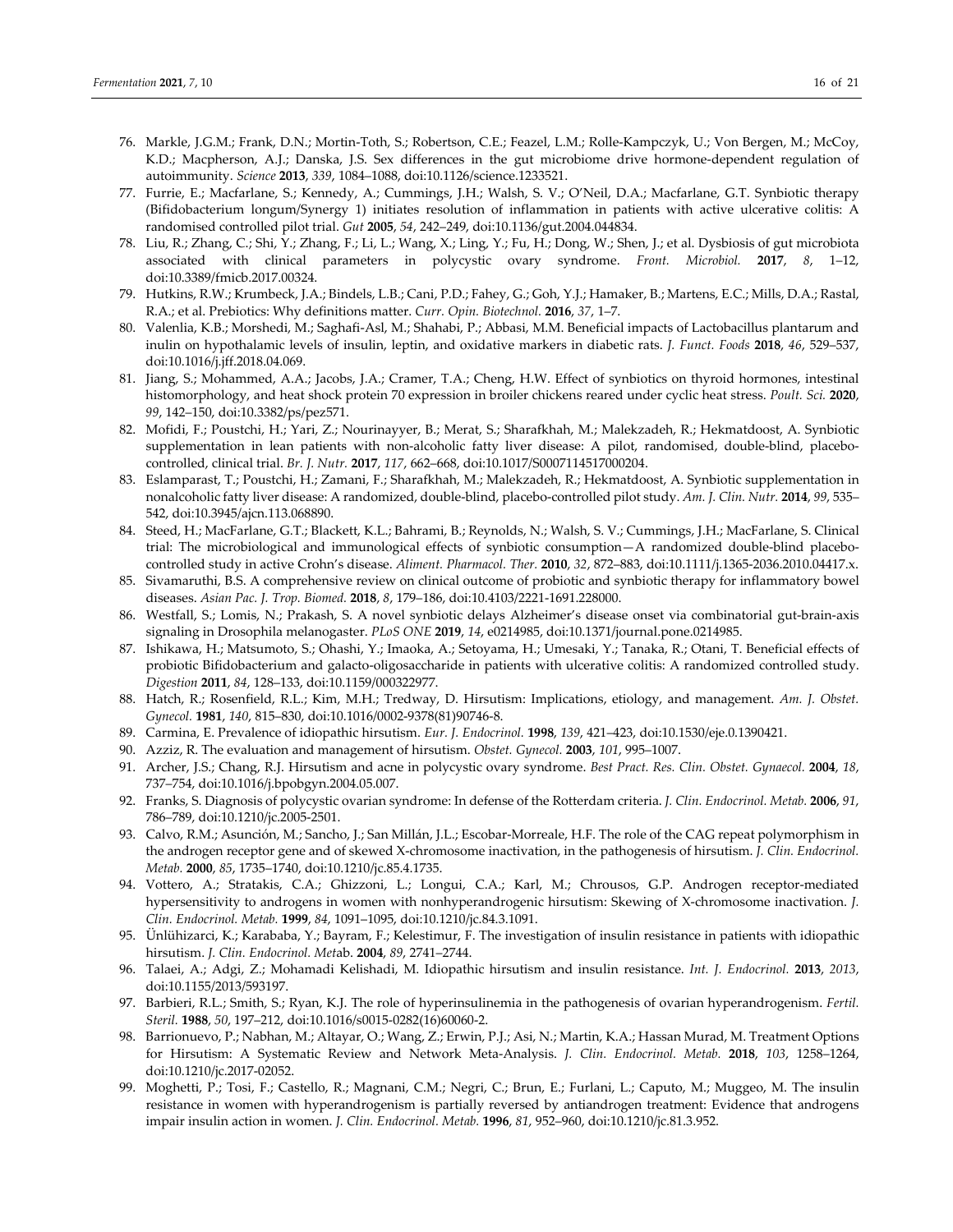- 100. Corbould, A. Chronic testosterone treatment induces selective insulin resistance in subcutaneous adipocytes of women. *J. Endocrinol.* **2007**, *192*, 585–594, doi:10.1677/joe.1.07070.
- 101. Smith, S.; Ravnikar, V.A.; Barbieri, R.L. Androgen and insulin response to an oral glucose challenge in hyperandrogenic women. *Fertil. Steril.* **1987**, *48*, 72–77, doi:10.1016/s0015‐0282(16)59293‐0.
- 102. Mathur, R.S.; Moody, L.O.; Landgrebe, S.; Williamson, H.O. Plasma androgens and sex hormone‐binding globulin in the evaluation of hirsute females. *Fertil. Steril.* **1981**, *35*, 29–35, doi:10.1016/S0015‐0282(16)45254‐4.
- 103. DUNAIF, A.; GREEN, G.; PHELPS, R.G.; LEBWOHL, M.; FUTTERWEIT, W.; LEWY, L. Acanthosis Nigricans, Insulin Action, and Hyperandrogenism: Clinical, Histological, and Biochemical Findings\*. *J. Clin. Endocrinol. Metab.* **1991**, *73*, 590–595, doi:10.1210/jcem‐73‐3‐590.
- 104. Dunaif, A.; Graf, M.; Mandeli, J.; Laumas, V.; Dobrjansky, A. Characterization of groups of hyperaiidrogenic women with acanthosis nigricans, impaired glucose tolerance, and/or hyperinsulinemia. *J. Clin. Endocrinol. Metab.* **1987**, *65*, 499–507, doi:10.1210/jcem‐65‐3‐499.
- 105. Azziz, R.; Carmina, E.; Sawaya, M.E. Idiopathic Hirsutism\*. *Endocr. Rev.* **2000**, *21*, 347–362, doi:10.1210/edrv.21.4.0401.
- 106. Escobar‐Morreale, H.F.; Carmina, E.; Dewailly, D.; Gambineri, A.; Kelestimur, F.; Moghetti, P.; Pugeat, M.; Qiao, J.; Wijeyaratne, C.N.; Witchel, S.F.; et al. Epidemiology, diagnosis and management of hirsutism: A consensus statement by the androgen excess and polycystic ovary syndrome society. *Hum. Reprod. Update* **2012**, *18*, 146–170, doi:10.1093/humupd/dmr042.
- 107. Irons, E.E. The clinical evaluation of drugs. *J. Am. Med. Assoc.* **1929**, *93*, 1523–1524, doi:10.1001/jama.1929.02710200007002.
- 108. Ibáñez, L.; de Zegher, F. Low‐dose flutamide‐metformin therapy for hyperinsulinemic hyperandrogenism in non‐obese adolescents and women. *Hum. Reprod. Update* **2006**, *12*, 243–252, doi:10.1093/humupd/dmi054.
- 109. Ibáñez, L.; De Zegher, F. Low‐dose combination of flutamide, metformin and an oral contraceptive for non‐obese, young women with polycystic ovary syndrome. *Hum. Reprod.* **2003**, *18*, 57–60, doi:10.1093/humrep/deg056.
- 110. Rautio, K.; Tapanainen, J.S.; Ruokonen, A.; Morin‐Papunen, L.C. Effects of metformin and ethinyl estradiol‐cyproterone acetate on lipid levels in obese and non‐obese women with polycystic ovary syndrome. *Eur. J. Endocrinol.* **2005**, *152*, 269– 275, doi:10.1530/eje.1.01840.
- 111. Ibáñez, L.; De Zegher, F. Ethinylestradiol‐drospirenone, flutamide‐metformin, or both for adolescents and women with hyperinsulinemic hyperandrogenism: Opposite effects on adipocytokines and body adiposity. *J. Clin. Endocrinol. Metab.* **2004**, *89*, 1592–1597, doi:10.1210/jc.2003‐031281.
- 112. Harborne, L.; Fleming, R.; Lyall, H.; Sattar, N.; Norman, J. Metformin or antiandrogen in the treatment of hirsutism in polycystic ovary syndrome. *J. Clin. Endocrinol. Metab.* **2003**, *88*, 4116–4123, doi:10.1210/jc.2003‐030424.
- 113. Diamanti‐Kandarakis, E.; Kouli, C.; Tsianateli, T.; Bergiele, A. Therapeutic effects of metformin on insulin resistance and hyperandrogenism in polycystic ovary syndrome. *Eur. J. Endocrinol.* **1998**, *138*, 269–274, doi:10.1530/eje.0.1380269.
- 114. Haas, J.; Bentov, Y. Should metformin be included in fertility treatment of PCOS patients? *Med. Hypotheses* **2017**, *100*, 54–58, doi:10.1016/j.mehy.2017.01.012.
- 115. DEWIS, P.; PETSOS, P.; NEWMAN, M.; ANDERSON, D.C. the Treatment of Hirsutism With a Combination of Desogestrel and Ethinyl Oestradiol. *Clin. Endocrinol.* **1985**, *22*, 29–36, doi:10.1111/j.1365‐2265.1985.tb01061.x.
- 116. Mastorakos, G.; Koliopoulos, C.; Creatsas, G. Androgen and lipid profiles in adolescents with polycystic ovary syndrome who were treated with two forms of combined oral contraceptives. *Fertil. Steril.* **2002**, *77*, 919–927, doi:10.1016/S0015‐ 0282(02)02993‐X.
- 117. Zeng, X.; Xie, Y. jie; Liu, Y. ting; Long, S. lian; Mo, Z. cheng Polycystic ovarian syndrome: Correlation between hyperandrogenism, insulin resistance and obesity. *Clin. Chim. Acta* **2020**, *502*, 214–221, doi:10.1016/j.cca.2019.11.003.
- 118. Acbay, O.; Gundogdu, S. Can metformin reduce insulin resistance in polycystic ovary syndrome? *Fertil. Steril.* **1996**, *65*, 946– 949, doi:10.1016/s0015‐0282(16)58266‐1.
- 119. Moghetti, P.; Castello, R.; Negri, C.; Tosi, F.; Perrone, F.; Caputo, M.; Zanolin, E.; Muggeo, M. Metformin effects on clinical features, endocrine and metabolic profiles, and insulin sensitivity in polycystic ovary syndrome: A randomized, double‐ blind, placebo‐controlled 6‐month trial, followed by open, long‐term clinical evaluation. *J. Clin. Endocrinol. Metab.* **2000**, *85*, 139–146, doi:10.1210/jc.85.1.139.
- 120. Kolodziejczyk, B.; Duleba, A.J.; Spaczynski, R.Z.; Pawelczyk, L. Metformin therapy decreases hyperandrogenism and hyperinsulinemia in women with polycystic ovary syndrome. *Fertil. Steril.* **2000**, *73*, 1149–1154, doi:10.1016/S0015‐ 0282(00)00501‐X.
- 121. Morin‐Papunen, L.C.; Koivunen, R.M.; Ruokonen, A.; Martikainen, H.K. Metformin therapy improves the menstrual pattern with minimal endocrine and metabolic effects in women with polycystic ovary syndrome. *Fertil. Steril.* **1998**, *69*, 691–696, doi:10.1016/S0015‐0282(98)00011‐9.
- 122. Ibáñez, L.; De Zegher, F. Flutamide‐Metformin Therapy to Reduce Fat Mass in Hyperinsulinemic Ovarian Hyperandrogenism: Effects in Adolescents and in Women on Third‐Generation Oral Contraception. *J. Clin. Endocrinol. Metab.* **2003**, *88*, 4720–4724, doi:10.1210/jc.2003‐030117.
- 123. Carmina, E. Anti‐androgens for the treatment of hirsutism. *Expert Opin. Investig. Drugs* **2002**, *11*, 357–363, doi:10.1517/13543784.11.3.357.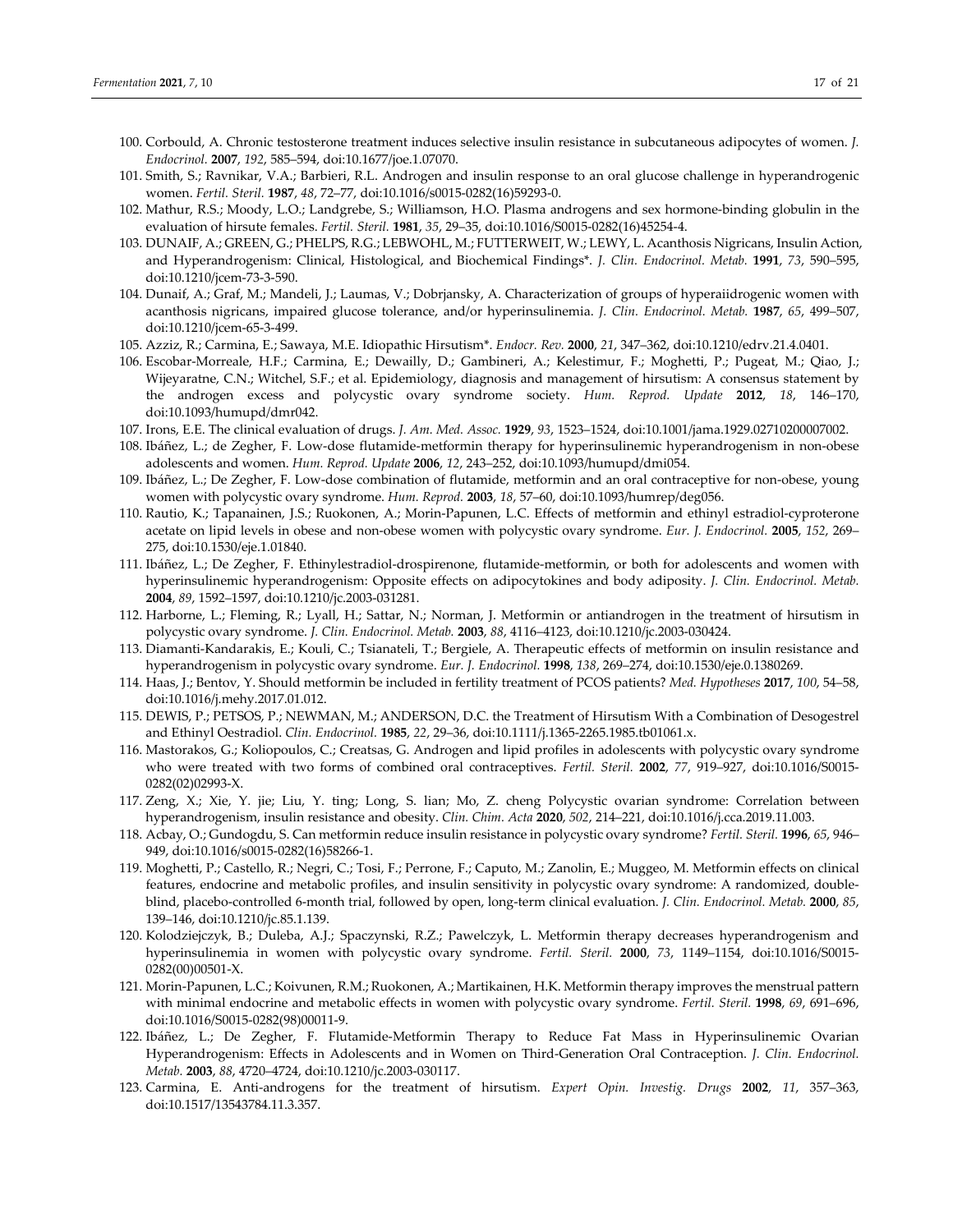- 124. Mowszowicz, I.; Wright, F.; Vincens, M.; Rigaud, C.; Nahoul, K.; Mavier, P.; Guillemant, S.; Kuttenn, F.; Mauvais‐Jarvis, P. Androgen metabolism in hirsute patients treated with cyproterone acetate. *J. Steroid Biochem.* **1984**, *20*, 757–761, doi:https://doi.org/10.1016/0022‐4731(84)90081‐5.
- 125. Corvol, P.; Michaud, A.; Menard, J.; Freifeld, M.; Mahoudeau, J. Antiandrogenic effect of spirolactones: mechanism of action. *Endocrinology* **1975**, *97*, 52–58, doi:10.1210/endo‐97‐1‐52.
- 126. Gobinet, J.; Poujol, N.; Sultan, C. Molecular action of androgens. *Mol. Cell. Endocrinol.* **2002**, *198*, 15–24, doi:10.1016/S0303‐ 7207(02)00364‐7.
- 127. Dewhurst, C.J.; Underhill, R.; Goldman, S.; Mansfield, M. the Treatment of Hirsutism With Cyproterone Acetate (an Anti‐ Androgen). *BJOG An Int. J. Obstet. Gynaecol.* **1977**, *84*, 119–123, doi:10.1111/j.1471‐0528.1977.tb12537.x.
- 128. Kuttenn, F.; Rigaud, C.; Wright, F.; Mauvais‐Jarvis, P. Treatment of hirsutism by oral cyproterone acetate and percutaneous estradiol. *J. Clin. Endocrinol. Metab.* **1980**, *51*, 1107–1111, doi:10.1210/jcem‐51‐5‐1107.
- 129. Shapiro, G.; Evron, S. A novel use of spironolactone: Treatment of hirsutism. *J. Clin. Endocrinol. Metab.* **1980**, *51*, 429–432, doi:10.1210/jcem‐51‐3‐429.
- 130. Jones, D.B.; Ibraham, I.; Edwards, C.R.W. Hair growth and androgen responses in hirsute women treated with continuous cyproterone acetate and cyclical ethinyl oestradiol. *Acta Endocrinol.* **1987**, *116*, 497–501, doi:10.1530/acta.0.1160497.
- 131. Lobo, R.A.; Shoupe, D.; Serafini, P.; Brinton, D.; Horton, R. The effects of two doses of spironolactone on serum androgens and anagen hair in hirsute women. *Fertil. Steril.* **1985**, *43*, 200–205, doi:10.1016/s0015‐0282(16)48373‐1.
- 132. Pittaway, D.E.; Maxson, W.S.; Wentz, A.C. Spironolactone in combination drug therapy for unresponsive hirsutism. *Fertil. Steril.* **1985**, *43*, 878–882, doi:10.1016/s0015‐0282(16)48615‐2.
- 133. O'brien, R.C.; Cooper, M.E.; Murray, R.M.L.; Seeman, E.; Thomas, A.K.; Jerums, G. Comparison of sequential cyproterone acetate/estrogen versus spironolactone/oral contraceptive in the treatment of hirsutism. *J. Clin. Endocrinol. Metab.* **1991**, *72*, 1008–1013, doi:10.1210/jcem‐72‐5‐1008.
- 134. Cusan, L.; Dupont, A.; Gomez, J.L.; Tremblay, R.R.; Labrie, F. Comparison of flutamide and spironolactone in the treatment of hirsutism: A randomized controlled trial. *Fertil. Steril.* **1994**, *61*, 281–287, doi:10.1016/s0015‐0282(16)56518‐2.
- 135. Müderris, I.I.; Bayram, F.; Özçelik, B.; Güven, M. New alternative treatment in hirsutism: Bicalutamide 25 mg/day. *Gynecol. Endocrinol.* **2002**, *16*, 63–66, doi:10.1080/gye.16.1.63.66.
- 136. Moretti, C.; Guccione, L.; Giacinto, P. Di; Simonelli, I.; Exacoustos, C.; Toscano, V.; Motta, C.; De Leo, V.; Petraglia, F.; Lenzi, A. Combined oral contraception and bicalutamide in polycystic ovary syndrome and severe hirsutism: A double‐blind randomized controlled trial. *J. Clin. Endocrinol. Metab.* **2018**, *103*, 824–838, doi:10.1210/jc.2017‐01186.
- 137. Bahceci, M.; Tuzcu, A.; Canoruc, N.; Tuzun, Y.; Kidir, V.; Aslan, C. Serum C-reactive protein (CRP) levels and insulin resistance in non‐obese women with polycystic ovarian syndrome, and effect of bicalutamide on hirsutism, CRP levels and insulin resistance. *Horm. Res.* **2004**, *62*, 283–287, doi:10.1159/000081973.
- 138. Priyanka Kantivan Goswami, Anubha Khale, S.O. Natural remedies for polycystic ovarian syndrome (PCOS) : A review. *Int. J. Pharm. Phytopharm. Res.* **2012**, *1*, 396–402.
- 139. Kolivand, M.; Keramat, A.; Khosravi, A. The Effect of Herbal Teas on Management of Polycystic Ovary Syndrome: A Systematic Review. *J. Midwifery Reprod. Heal.* **2017**, *5*, 1098–1106, doi:10.22038/JMRH.2017.9368.
- 140. Akdoğan, M.; Tamer, M.N.; Cüre, E.; Cüre, M.C.; Köroğlu, B.K.; Delibaş, N. Effect of spearmint (Mentha spicata Labiatae) teas on androgen levels in women with hirsutism. *Phyther. Res.* **2007**, *21*, 444–447, doi:https://doi.org/10.1002/ptr.2074.
- 141. Grant, P.; Ramasamy, S. An update on plant derived anti‐androgens. *Int. J. Endocrinol. Metab.* **2012**, *10*, 497–502, doi:10.5812/ijem.3644.
- 142. Grant, P. Spearmint Herbal Tea has Signifi cant Anti‐androgen Effects in Polycystic Ovarian Syndrome. A Randomized Controlled Trial. *Phyther. Res.* **2010**, *24*, 186–188, doi:10.1002/ptr.
- 143. Haj‐Husein, I.; Tukan, S.; Alkazaleh, F. The effect of marjoram (Origanum majorana) tea on the hormonal profile of women with polycystic ovary syndrome: A randomised controlled pilot study. *J. Hum. Nutr. Diet.* **2016**, *29*, 105–111, doi:10.1111/jhn.12290.
- 144. Phy Ali M, J.L. Low Starch/Low Dairy Diet Results in Successful Treatment of Obesity and Co‐ Morbidities Linked to Polycystic Ovary Syndrome (PCOS). *J. Obes. Weight Loss Ther.* **2015**, *5*, 1–12, doi:10.4172/2165‐7904.1000259.
- 145. Pohlmeier, A.M.; Phy, J.L.; Watkins, P.; Boylan, M.; Spallholz, J.; Harris, K.S.; Cooper, J.A. Effect of a low‐starch/low‐dairy diet on fat oxidation in overweight and obese women with polycystic ovary syndrome. *Appl. Physiol. Nutr. Metab.* **2014**, *39*, 1237–1244, doi:10.1139/apnm‐2014‐0073.
- 146. Janiszewska, J.; Ostrowska, J.; Szostak‐Węgierek, D. Milk and Dairy Products and Their Impact on Carbohydrate Metabolism and Fertility‐A Potential Role in the Diet of Women with Polycystic Ovary Syndrome. *Nutrients* **2020**, *12*, doi:10.3390/nu12113491.
- 147. Shamasbi, S.G.; Ghanbari‐Homayi, S.; Mirghafourvand, M. The effect of probiotics, prebiotics, and synbiotics on hormonal and inflammatory indices in women with polycystic ovary syndrome: a systematic review and meta‐analysis. *Eur. J. Nutr.* **2020**, *59*, 433–450, doi:10.1007/s00394‐019‐02033‐1.
- 148. Tabrizi, R.; Ostadmohammadi, V.; Akbari, M.; Lankarani, K.B.; Vakili, S.; Peymani, P.; Karamali, M.; Kolahdooz, F.; Asemi, Z. The Effects of Probiotic Supplementation on Clinical Symptom, Weight Loss, Glycemic Control, Lipid and Hormonal Profiles, Biomarkers of Inflammation, and Oxidative Stress in Women with Polycystic Ovary Syndrome: a Systematic Review and Meta‐analysis of Ra. *Probiotics Antimicrob. Proteins* **2019**, doi:10.1007/s12602‐019‐09559‐0.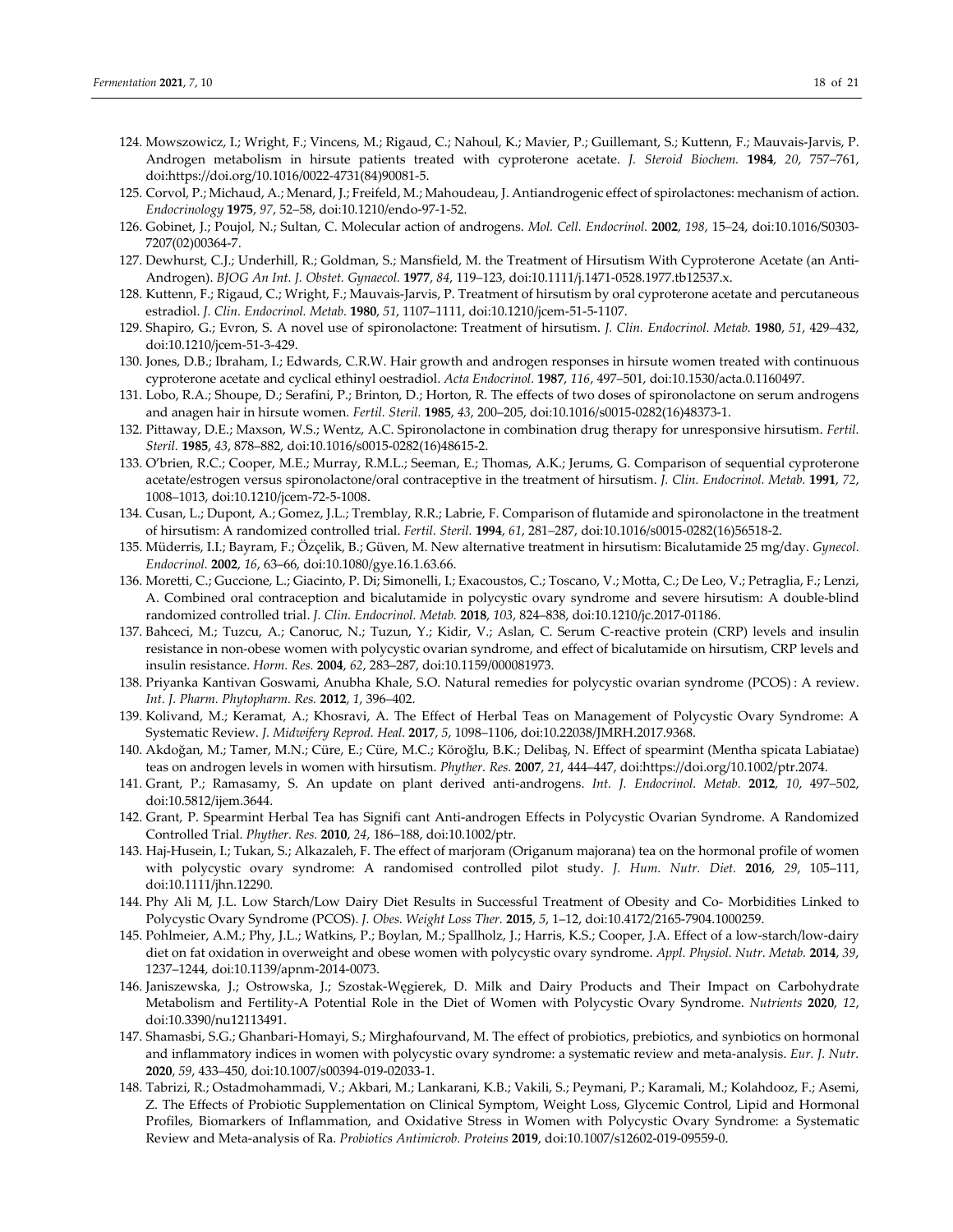- 149. Ostadmohammadi, V.; Jamilian, M.; Bahmani, F.; Asemi, Z. Vitamin D and probiotic co-supplementation affects mental health, hormonal, inflammatory and oxidative stress parameters in women with polycystic ovary syndrome. *J. Ovarian Res.* **2019**, *12*, 1–8, doi:10.1186/s13048‐019‐0480‐x.
- 150. Jamilian, M.; Mansury, S.; Bahmani, F.; Heidar, Z.; Amirani, E.; Asemi, Z. The effects of probiotic and selenium co‐ supplementation on parameters of mental health, hormonal profiles, and biomarkers of inflammation and oxidative stress in women with polycystic ovary syndrome 11 Medical and Health Sciences 1103 Clinical Sciences. *J. Ovarian Res.* **2018**, *11*, 1–7, doi:10.1186/s13048‐018‐0457‐1.
- 151. He, F.F.; Li, Y.M. Role of gut microbiota in the development of insulin resistance and the mechanism underlying polycystic ovary syndrome: A review. *J. Ovarian Res.* **2020**, *13*, 1–13, doi:10.1186/s13048‐020‐00670‐3.
- 152. Guevara, G.; Flores, Y.O.; De Las Heras, L.F.; Perera, J.; Navarro Llorens, J.M. Metabolic engineering of Rhodococcus ruber Chol‐4: A cell factory for testosterone production. *PLoS ONE* **2019**, *14*, doi:10.1371/journal.pone.0220492.
- 153. Colldén, H.; Landin, A.; Wallenius, V.; Elebring, E.; Fändriks, L.; Nilsson, M.E.; Ryberg, H.; Poutanen, M.; Sjögren, K.; Vandenput, L.; et al. The gut microbiota is a major regulator of androgen metabolism in intestinal contents. *Am. J. Physiol. Endocrinol. Metab.* **2019**, *317*, E1182–E1192, doi:10.1152/ajpendo.00338.2019.
- 154. Tremellen, K.; Pearce, K. Dysbiosis of Gut Microbiota (DOGMA) ‐ A novel theory for the development of Polycystic Ovarian Syndrome. *Med. Hypotheses* **2012**, *79*, 104–112, doi:10.1016/j.mehy.2012.04.016.
- 155. Lindheim, L.; Bashir, M.; Münzker, J.; Trummer, C.; Zachhuber, V.; Leber, B.; Horvath, A.; Pieber, T.R.; Gorkiewicz, G.; Stadlbauer, V.; et al. Alterations in gut microbiome composition and barrier function are associated with reproductive and metabolic defects in women with polycystic ovary syndrome (PCOS): A pilot study. *PLoS One* **2017**, *12*, 1–20, doi:10.1371/journal.pone.0168390.
- 156. Guo, Y.; Qi, Y.; Yang, X.; Zhao, L.; Wen, S.; Liu, Y.; Tang, L. Association between polycystic ovary syndrome and gut microbiota. *PLoS ONE* **2016**, *11*, e0153196, doi:10.1371/journal.pone.0153196.
- 157. Karamali, M.; Eghbalpour, S.; Rajabi, S.; Jamilian, M.; Bahmani, F.; Tajabadi‐Ebrahimi, M.; Keneshlou, F.; Mirhashemi, S.M.; Chamani, M.; Hashem Gelougerdi, S.; et al. Effects of Probiotic Supplementation on Hormonal Profiles, Biomarkers of Inflammation and Oxidative Stress in Women With Polycystic Ovary Syndrome: A Randomized, Double‐Blind, Placebo‐ Controlled Trial. *Arch. Iran. Med.* **2018**, *21*, 1–7.
- 158. Maktabi, M.; Chamani, M.; Asemi, Z. The Effects of Vitamin D Supplementation on Metabolic Status of Patients with Polycystic Ovary Syndrome: A Randomized, Double‐Blind, Placebo‐Controlled Trial. *Horm. Metab. Res.* **2017**, *49*, 493–498, doi:10.1055/s‐0043‐107242.
- 159. Raja‐Khan, N.; Shah, J.; Stetter, C.M.; Lott, M.E.J.; Kunselman, A.R.; Dodson, W.C.; Legro, R.S. High‐dose vitamin D supplementation and measures of insulin sensitivity in polycystic ovary syndrome: A randomized, controlled pilot trial. *Fertil. Steril.* **2014**, *101*, 1740–1746, doi:10.1016/j.fertnstert.2014.02.021.
- 160. Xue, Y.; Xu, P.; Xue, K.; Duan, X.; Cao, J.; Luan, T.; Li, Q.; Gu, L. Effect of vitamin D on biochemical parameters in polycystic ovary syndrome women: a meta‐analysis. *Arch. Gynecol. Obstet.* **2017**, *295*, 487–496, doi:10.1007/s00404‐016‐4247‐y.
- 161. Liao, D.; Zhong, C.; Li, C.; Mo, L.; Liu, Y. Meta‐analysis of the effects of probiotic supplementation on glycemia, lipidic profiles, weight loss and C‐reactive protein in women with polycystic ovarian syndrome. *Minerva Med.* **2018**, *109*, 479—487, doi:10.23736/s0026‐4806.18.05728‐2.
- 162. Laganà, A.S.; Vitale, S.G.; Ban Frangež, H.; Vrtačnik‐Bokal, E.; D'Anna, R. Vitamin D in human reproduction: The more, the better? An evidence‐based critical appraisal. *Eur. Rev. Med. Pharmacol. Sci.* **2017**, *21*, 4243–4251.
- 163. Monastra, G.; De Grazia, S.; De Luca, L.; Vittorio, S.; Unfer, V. Vitamin D: A steroid hormone with progesterone‐like activity. *Eur. Rev. Med. Pharmacol. Sci.* **2018**, *22*, 2502–2512, doi:10.26355/eurrev‐201804‐14845.
- 164. Akbari, M.; Ostadmohammadi, V.; Lankarani, K.B.; Tabrizi, R.; Kolahdooz, F.; Heydari, S.T.; Kavari, S.H.; Mirhosseini, N.; Mafi, A.; Dastorani, M.; et al. The Effects of Vitamin D Supplementation on Biomarkers of Inflammation and Oxidative Stress among Women with Polycystic Ovary Syndrome: A Systematic Review and Meta‐Analysis of Randomized Controlled Trials. *Horm. Metab. Res.* **2018**, *50*, 271–279, doi:10.1055/s‐0044‐101355.
- 165. Zhang, F.; Ma, T.; Cui, P.; Tamadon, A.; He, S.; Huo, C.; Yierfulati, G.; Xu, X.; Hu, W.; Li, X.; et al. Diversity of the gut microbiota in dihydrotestosterone‐induced PCOS rats and the pharmacologic effects of diane‐35, probiotics, and berberine. *Front. Microbiol.* **2019**, *10*, 175, doi:10.3389/fmicb.2019.00175.
- 166. Kassaian, N.; Feizi, A.; Aminorroaya, A.; Jafari, P.; Ebrahimi, M.T.; Amini, M. The effects of probiotics and synbiotic supplementation on glucose and insulin metabolism in adults with prediabetes: a double-blind randomized clinical trial. *Acta Diabetol.* **2018**, *55*, 1019–1028, doi:10.1007/s00592‐018‐1175‐2.
- 167. Ahmadi, S.; Jamilian, M.; Karamali, M.; Tajabadi‐Ebrahimi, M.; Jafari, P.; Taghizadeh, M.; Memarzadeh, M.R.; Asemi, Z. Probiotic supplementation and the effects on weight loss, glycaemia and lipid profiles in women with polycystic ovary syndrome: a randomized, double‐blind, placebo‐controlled trial. *Hum. Fertil.* **2017**, *20*, 254–261, doi:10.1080/14647273.2017.1283446.
- 168. Laitinen, K.; Poussa, T.; Isolauri, E. Probiotics and dietary counselling contribute to glucose regulation during and after pregnancy: A randomised controlled trial. *Br. J. Nutr.* **2009**, *101*, 1679–1687, doi:10.1017/S0007114508111461.
- 169. Andreasen, A.S.; Larsen, N.; Pedersen‐Skovsgaard, T.; Berg, R.M.G.; Mller, K.; Svendsen, K.D.; Jakobsen, M.; Pedersen, B.K. Effects of Lactobacillus acidophilus NCFM on insulin sensitivity and the systemic inflammatory response in human subjects. *Br. J. Nutr.* **2010**, *104*, 1831–1838, doi:10.1017/S0007114510002874.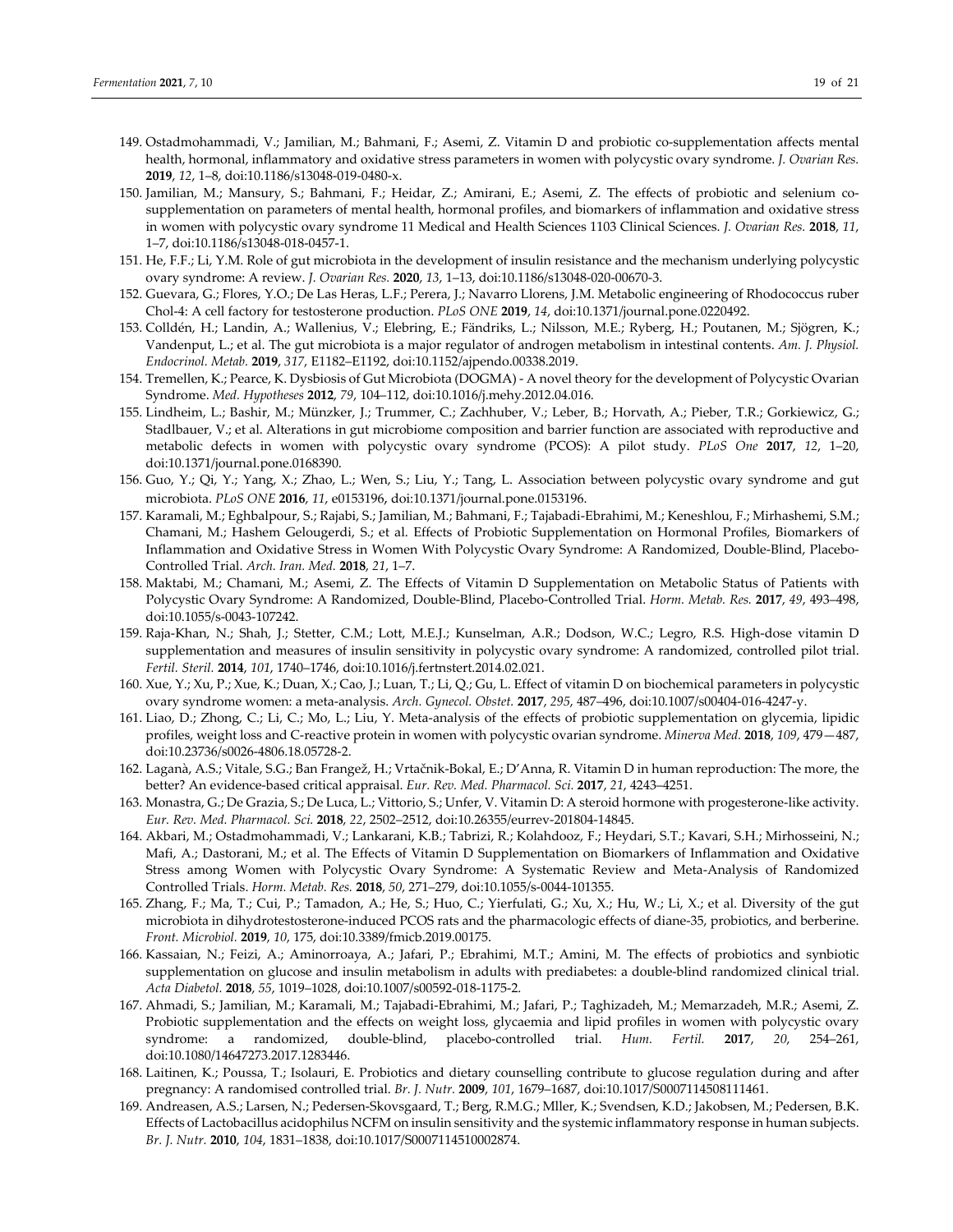- 170. Barreto, F.M.; Colado Simão, A.N.; Morimoto, H.K.; Batisti Lozovoy, M.A.; Dichi, I.; Helena da Silva Miglioranza, L. Beneficial effects of Lactobacillus plantarum on glycemia and homocysteine levels in postmenopausal women with metabolic syndrome. *Nutrition* **2014**, *30*, 939–942, doi:10.1016/j.nut.2013.12.004.
- 171. Kocsis, T.; Molnár, B.; Németh, D.; Hegyi, P.; Szakács, Z.; Bálint, A.; Garami, A.; Soós, A.; Márta, K.; Solymár, M. Probiotics have beneficial metabolic effects in patients with type 2 diabetes mellitus: a meta‐analysis of randomized clinical trials. *Sci. Rep.* **2020**, *10*, 1–14, doi:10.1038/s41598‐020‐68440‐1.
- 172. Ardeshirlarijani, E.; Tabatabaei‐Malazy, O.; Mohseni, S.; Qorbani, M.; Larijani, B.; Baradar Jalili, R. Effect of probiotics supplementation on glucose and oxidative stress in type 2 diabetes mellitus: a meta‐analysis of randomized trials. *DARU, J. Pharm. Sci.* **2019**, *27*, 827–837, doi:10.1007/s40199‐019‐00302‐2.
- 173. Shoaei, T.; Heidari‐Beni, M.; Tehrani, H.G.; Feizi, A.; Esmaillzadeh, A.; Askari, G. Effects of probiotic supplementation on pancreatic β‐cell function and c‐reactive protein in women with polycystic ovary syndrome: A randomized double‐blind placebo‐controlled clinical trial. *Int. J. Prev. Med.* **2015**, *6*, 25–30, doi:10.4103/2008‐7802.153866.
- 174. Azziz, R. The hyperandrogenic‐insulin‐resistant acanthosis nigricans syndrome: Therapeutic response. *Fertil. Steril.* **1994**, *61*, 570–572, doi:10.1016/s0015‐0282(16)56599‐6.
- 175. Gulan, T.; Yeernuer, T.; Sui, S.; Mayinuer, N. A rat model of maternal polycystic ovary syndrome shows that exposure to androgens in utero results in dysbiosis of the intestinal microbiota and metabolic disorders of the newborn rat. *Med. Sci. Monit.* **2019**, *25*, 9377–9391, doi:10.12659/MSM.918600.
- 176. Falcone, T.; Finegood, D.T.; Fantus, I.G.; Morris, D. Androgen response to endogenous insulin secretion during the frequently sampled intravenous glucose tolerance test in normal and hyperandrogenic women. *J. Clin. Endocrinol. Metab.* **1990**, *71*, 1653–1657, doi:10.1210/jcem‐71‐6‐1653.
- 177. Tosi, F.; Negri, C.; Brun, E.; Castello, R.; Faccini, G.; Bonora, E.; Muggeo, M.; Toscano, V.; Moghetti, P. Insulin enhances ACTH‐stimulated androgen and glucocorticoid metabolism in hyperandrogenic women. *Eur. J. Endocrinol.* **2011**, *164*, 197– 203, doi:10.1530/EJE‐10‐0782.
- 178. Esmaeilinezhad, Z.; Babajafari, S.; Sohrabi, Z.; Eskandari, M.H.; Amooee, S.; Barati‐Boldaji, R. Effect of synbiotic pomegranate juice on glycemic, sex hormone profile and anthropometric indices in PCOS: A randomized, triple blind, controlled trial. *Nutr. Metab. Cardiovasc. Dis.* **2019**, *29*, 201–208, doi:10.1016/j.numecd.2018.07.002.
- 179. Karimi, E.; Moini, A.; Yaseri, M.; Shirzad, N.; Sepidarkish, M.; Hossein‐Boroujerdi, M.; Hosseinzadeh‐Attar, M.J. Effects of synbiotic supplementation on metabolic parameters and apelin in women with polycystic ovary syndrome: A randomised double‐blind placebo‐controlled trial. *Br. J. Nutr.* **2018**, *119*, 398–406, doi:10.1017/S0007114517003920.
- 180. Samimi, M.; Dadkhah, A.; Haddad Kashani, H.; Tajabadi‐Ebrahimi, M.; Hosseini, E.S.; Asemi, Z. The effects of Synbiotic Supplementation on Metabolic Status in Women With Polycystic Ovary Syndrome: a Randomized Double‐Blind Clinical Trial. *Probiotics Antimicro. Prot.* **2019**, 1355–1361, doi:10.1186/s12937‐020‐0524‐5.
- 181. Yang, J.; Huang, K.; Qin, S.; Wu, X.; Zhao, Z.; Chen, F. Antibacterial action of selenium‐enriched probiotics against pathogenic escherichia coli. *Dig. Dis. Sci.* **2009**, *54*, 246–254, doi:10.1007/s10620‐008‐0361‐4.
- 182. Nido, S.A.; Shituleni, S.A.; Mengistu, B.M.; Liu, Y.; Khan, A.Z.; Gan, F.; Kumbhar, S.; Huang, K. Effects of Selenium‐Enriched Probiotics on Lipid Metabolism, Antioxidative Status, Histopathological Lesions, and Related Gene Expression in Mice Fed a High‐Fat Diet. *Biol. Trace Elem. Res.* **2016**, *171*, 399–409, doi:10.1007/s12011‐015‐0552‐8.
- 183. Molan, A.L. Antioxidant and prebiotic activities of selenium‐containing green tea. *Nutrition* **2013**, *29*, 476–477, doi:10.1016/j.nut.2012.08.003.
- 184. Razavi, M.; Jamilian, M.; Kashan, Z.F.; Heidar, Z.; Mohseni, M.; Ghandi, Y.; Bagherian, T.; Asemi, Z. Selenium Supplementation and the Effects on Reproductive Outcomes, Biomarkers of Inflammation, and Oxidative Stress in Women with Polycystic Ovary Syndrome. *Horm. Metab. Res.* **2016**, *48*, 185–190, doi:10.1055/s‐0035‐1559604.
- 185. Mohammad Hosseinzadeh, F.; Hosseinzadeh‐Attar, M.J.; Yekaninejad, M.S.; Rashidi, B. Effects of selenium supplementation on glucose homeostasis and free androgen index in women with polycystic ovary syndrome: A randomized, double blinded, placebo controlled clinical trial. *J. Trace Elem. Med. Biol.* **2016**, *34*, 56–61, doi:10.1016/j.jtemb.2016.01.002.
- 186. Shabani, A.; Noshadian, M.; Jamilian, M.; Chamani, M.; Mohammadi, S.; Asemi, Z. The effects of a novel combination of selenium and probiotic on weight loss, glycemic control and markers of cardio‐metabolic risk in women with polycystic ovary syndrome. *J. Funct. Foods* **2018**, *46*, 329–334, doi:10.1016/j.jff.2018.04.071.
- 187. Faghihi, T.; Radfar, M.; Barmal, M.; Amini, P.; Qorbani, M.; Abdollahi, M.; Larijani, B. A randomized, placebo‐controlled trial of selenium supplementation in patients with type 2 diabetes: Effects on glucose homeostasis, oxidative stress, and lipid profile. *Am. J. Ther.* **2014**, *21*, 491–495, doi:10.1097/MJT.0b013e318269175f.
- 188. Asemi, Z.; Zare, Z.; Shakeri, H.; Sabihi, S.S.; Esmaillzadeh, A. Effect of multispecies probiotic supplements on metabolic profiles, hs‐CRP, and oxidative stress in patients with type 2 diabetes. *Ann. Nutr. Metab.* **2013**, *63*, 1–9, doi:10.1159/000349922.
- 189. Ahmadi, S.; Jamilian, M.; Tajabadi‐Ebrahimi, M.; Jafari, P.; Asemi, Z. The effects of synbiotic supplementation on markers of insulin metabolism and lipid profiles in gestational diabetes: A randomised, double‐blind, placebo‐controlled trial. *Br. J. Nutr.* **2016**, *116*, 1394–1401, doi:10.1017/S0007114516003457.
- 190. Fitzpatrick, L.R.; Small, J.; Hoerr, R.A.; Bostwick, E.F.; Maines, L.; Koltun, W.A. In vitro and in vivo effects of the probiotic Escherichia coli strain M‐17: Immunomodulation and attenuation of murine colitis. *Br. J. Nutr.* **2008**, *100*, 530–541, doi:10.1017/S0007114508930373.